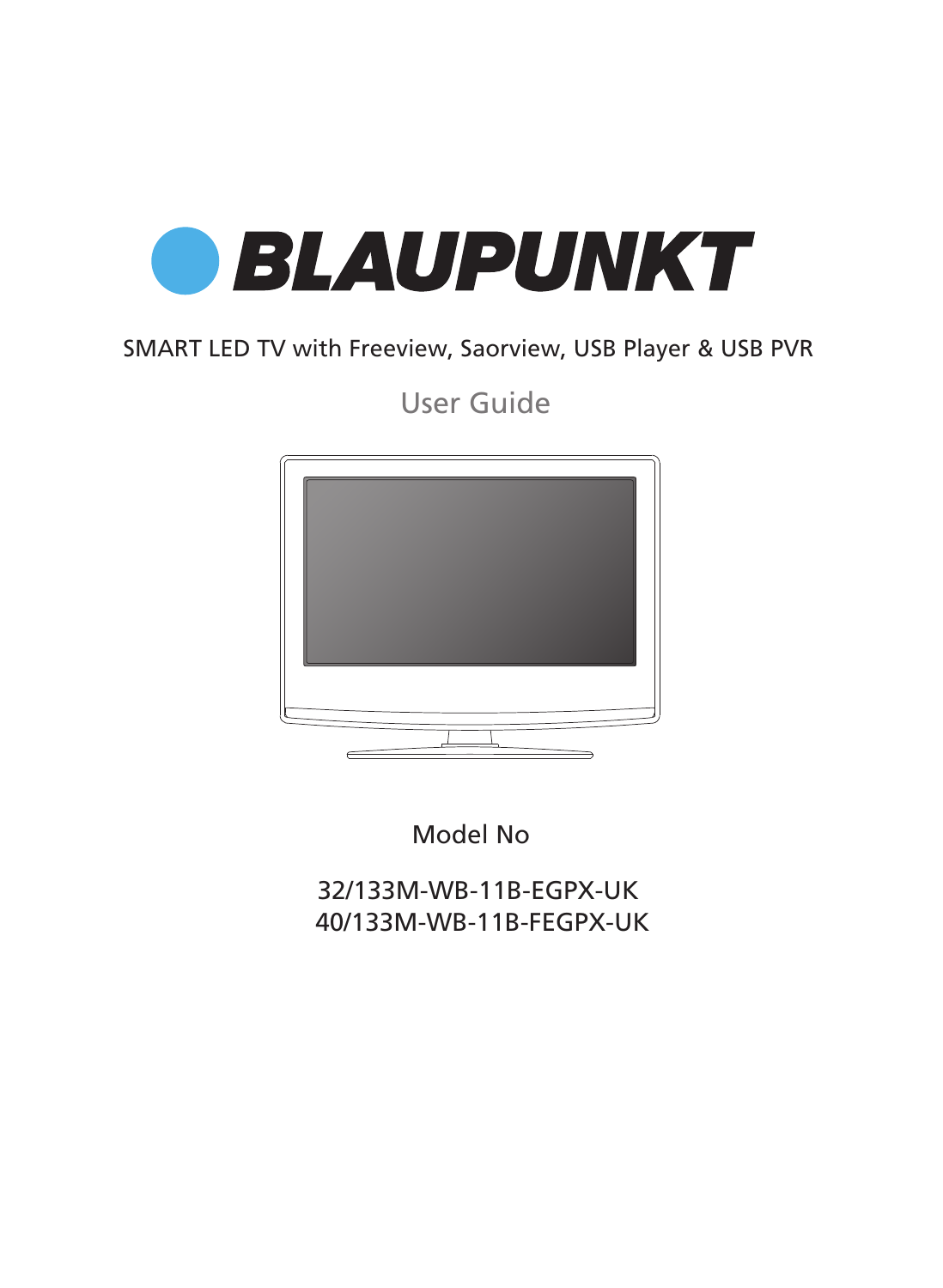## **Important safety instruction**



#### **CAUTION ISK OF ELECTRIC SHOCK DO NOT OPEN**



### **Please read these instructions. All the safety and operating instructions should be read before the appliance is operated.**

### **Warnings**

• Television sets with 40" screens or more must be lifted and carried by at least 2 people.

• This television does not contain any parts that are serviceable by the user. In case of a fault, contact the manufacturer or authorised service department. Exposing the internal parts inside the TV may endanger your life. The manufacturers guarantee does not extend to faults caused by repairs carried out by unauthorised third parties.



To prevent spread of fire. keep candles or other open flames away from this product at all times

• Do not use TV set immediately after unpacking. Wait until TV warms up to the room temperature before using it.

• Do not use TV set immediately after unpacking. Wait until the TV warms up to the room temperature before using it.

To reduce the risk of fire, electric shock or damage to the TV, do not expose it to dust, rain or moisture. Never expose the TV to dripping or splashing and do not place objects filled with liquids on or near the TV.

• Do not connect any external devices (DVD player, games console etc) when the TV is switched on. Disconnect both the TV and device from the mains before connecting. Only switch appliances on when the connection process is complete.

• Do not place the television in a confined space and do not obstruct the ventilation openings at the rear of the television.

• When installing on a wall, ensure the TV is at least 5cm from the wall for ventilation.

• Always ensure that the TV's ventilation openings are not covered with items such as newspapers, tablecloths, curtains, etc.

• Dispose of this television and any components including batteries in an environmentally friendly manner. If in doubt, please contact your local authority for details of recycling.

• Ensure this TV is used in moderate climates only.

• In case of electrostatic discharge (ESD) the TV may display incorrect functions. In such case, switch the TV off and switch the TV back on. The TV will work normally.

### **WARNING: Never place a television set on an unstable location. A television set may fall, causing serious personal injury or death. Many injuries, particularly to children, can be avoided by taking simple precautions such as:**

Use cabinets or stands recommended by the manufacturer of the television set.

• Only use furniture that can safely support the television set.

• Ensure the television set is not overhanging the edge of the supporting furniture.

• Do not place the television set on tall furniture (for example, cupboards or bookcases) without anchoring both the furniture and the television set to a suitable support.

• Do not place the television set on cloth or other materials that may be located between the television set and supporting furniture.

• Please educate children about the dangers of climbing on furniture to reach the television set or its controls.

• If your existing television set is being retained and relocated, the same considerations as above should be applied.

### **Safety**

• For your safety, this appliance is fitted with a fused 3 pin mains plug. Should the fuse need to be replaced, ensure that any replacement is of the same amperage and approved with the BSI mark.

Never try and replace the mains plug unless you have adequate qualifications and are legally authorised to do so. In the event that a replacement mains cable is required, contact the manufacturer for a suitable replacement.

Never use the television if it is damaged in any way.

Always place the television on a flat level surface avoiding anywhere which may be subject to strong vibration.

• The ideal distance to watch the television is approximately five times the length of the diagonal measurements of the TV screen.

• Ensure the television is not placed on top of the power cable as the weight of the television may damage the cable and cause a safety hazard.

Never place mobile phones, speakers or any other device which may cause magnetic or radio interference, near the television. If interference is apparent, move the device causing the interference away from the television.

To disconnect the set from the mains, remove the mains plug from the socket.

• Ensure that the mains plug is always easily accessible.

### **WARNING: Excessive noise when using earphones and headphones can cause loss of hearing.**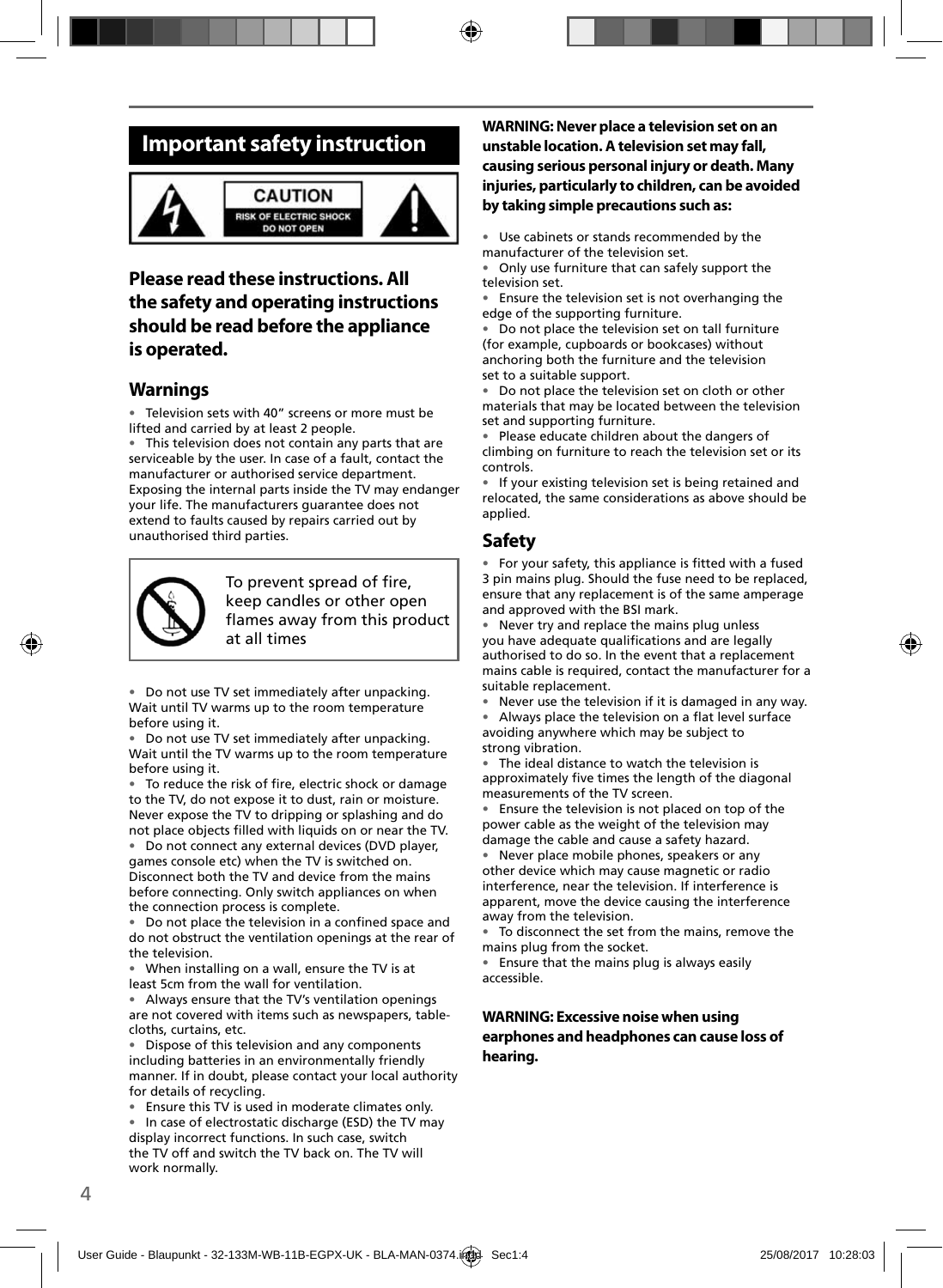## **Important safety instruction**



### **Maintenance**

• To clean your TV, wipe with a soft, dry cloth. If the surfaces are extremely dirty, use a soft cloth dipped in a soap and water solution or a weak detergent solution.

Never use alcohol, paint thinner or benzene to clean this unit.

• Before using a chemically treated cloth, read the instructions that came with the cloth carefully.

### **CAUTION: If water or other liquid enters the television through the display panel surface, a malfunction may occur.**



### **Packaging**

The safest way to transport your item is in the original box/packaging - please save your packaging for this.

• You will need the original box/packaging in the event of warranty/service repair or support. We are unable to carry out warranty/service if you are unable to package the item correctly.

### **Important information regarding use of video games, computers, captions or other fi xed image displays**

The extended use of fixed image program material can cause a permanent "shadow image" on the LCD/LED panel, also known as "screen burn".

This "shadow image" can appear in the background during normal viewing. This type of irreversible LCD/ LED panel deterioration can be limited by observing the following steps:

1. Reduce the brightness/contrast setting to a minimum suitable viewing level.

2. Do not display the fixed image for extended periods of time.

3. Turn the power off when not in use.

Examples of images that are more likely to cause "screen burn" are as follows (this is not an exhaustive list):

• TV channel logos: e.g. shopping channel logos and pricing displays - especially if they are bright and stationary. Moving or low-contrast graphics are less likely to cause ageing of the screen.

Time displays.

Teletext: Do not view a stationary page for a long period of time

• TV/DVD menus: e.g. listings of DVD disc content.

• Pause mode: Do not leave the TV in pause mode for long periods of time, e.g. when watching DVDs or videos.

**Important: Once 'shadow image/screen burn' occurs, it will never disappear and is not repairable under warranty.**

### **How do I dispose of this product?**

**UK:** Waste electrical products should not be disposed of with household waste. Please dispose of the product at a designated collection point for recycling of WEEE. For your nearest facilities, please see www.recycle-more.co.uk or in store for details.



**ROI:** Waste electrical products should not be disposed of with household waste. Separate disposal facilities exist. Check with your local authority or retailer for recycling advice.



### **Batteries**

• Do not expose batteries to high temperatures, excessive heat, prolonged sunshine or fire as this may cause leakage, explosion or ignition.

Observe the correct polarity when inserting batteries. • Do not use different types of batteries together or mix old and new batteries.

• Dispose of batteries in an environmentally friendly way.

• Certain regions may regulate the disposal of batteries. Please consult your local authority.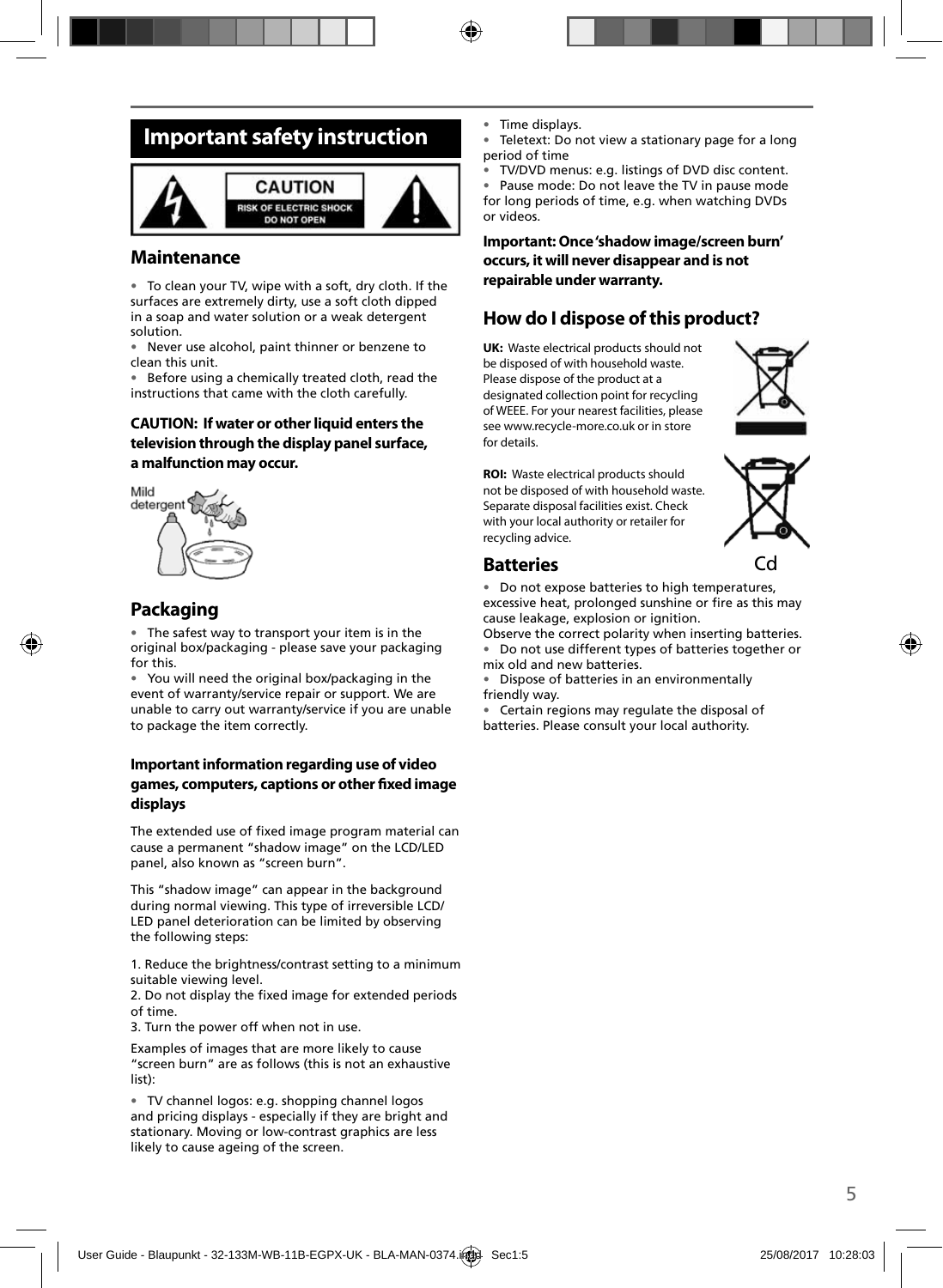### **Trademarks**

### HOMI

The terms HDMI and HDMI High-Definition Multimedia Interface, and the HDMI Logo are trademarks or registered trademarks of HDMI Licensing, LLC in the United States and other countries.

#### **HDTV**

The "HD TV" Logo is a trademark of DIGITALEUROPE.

#### **HDTV 1080p**

The "HD TV 1080p" Logo is a trademark of DIGITALEUROPE.

#### **DVB**

The DVB logo is the registered trademark of the Digital Video Broadcasting (DVB) project.



**DOLBY**<br>AUDIO

Manufactured under license from Dolby Laboratories. Dolby, Dolby Audio and the double-D symbol are trademarks of Dolby Laboratories.



The "CI plus" Logo is a trademark of CI Plus LLP.

#### **Youtube**

YouTube and the YouTube logo are trademarks of Google Inc.

#### **FREEVIEW HD**

The FREEVIEW HD words and logos are trade marks of DTV Services LTD. © DTV Services Ltd.

#### **SAORVIEW**

SAORVIEW is a registered trademark owned by RTÉ.

#### **Miracast**

Wi-Fi CERTIFIED Miracast and Miracast are trademarks of Wi-Fi Alliance.

#### **DLNA**

DLNA, the DLNA Logo and DLNA CERTIFIED are trademarks, service marks, or certification marks of the Digital Living Network Alliance.



For DTS patents, see http://patents.dts.com. Manufactured under license from DTS Licensing Limited. DTS, the Symbol, & DTS and the Symbol together are registered trademarks. DTS TruSurround is a trademark of DTS, Inc. © DTS, Inc. All Rights Reserved.

#### **CE Statement:**

Hereby, Universal Media Corporation l.t.d. declares that this LED TV is in compliance with the essential requirements and other relevant provisions of RED Directive 2014/53/EU.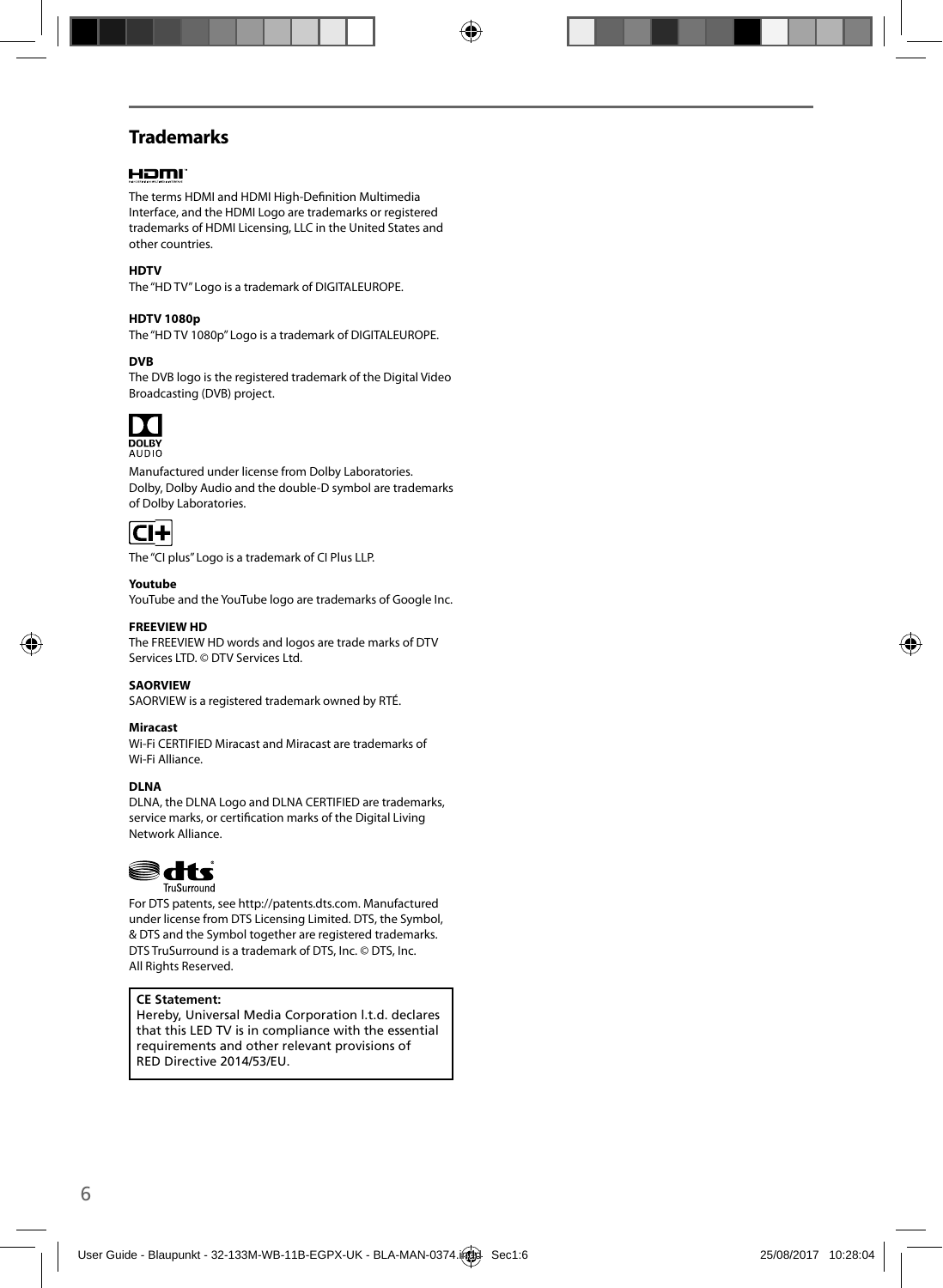# **CONTENTS**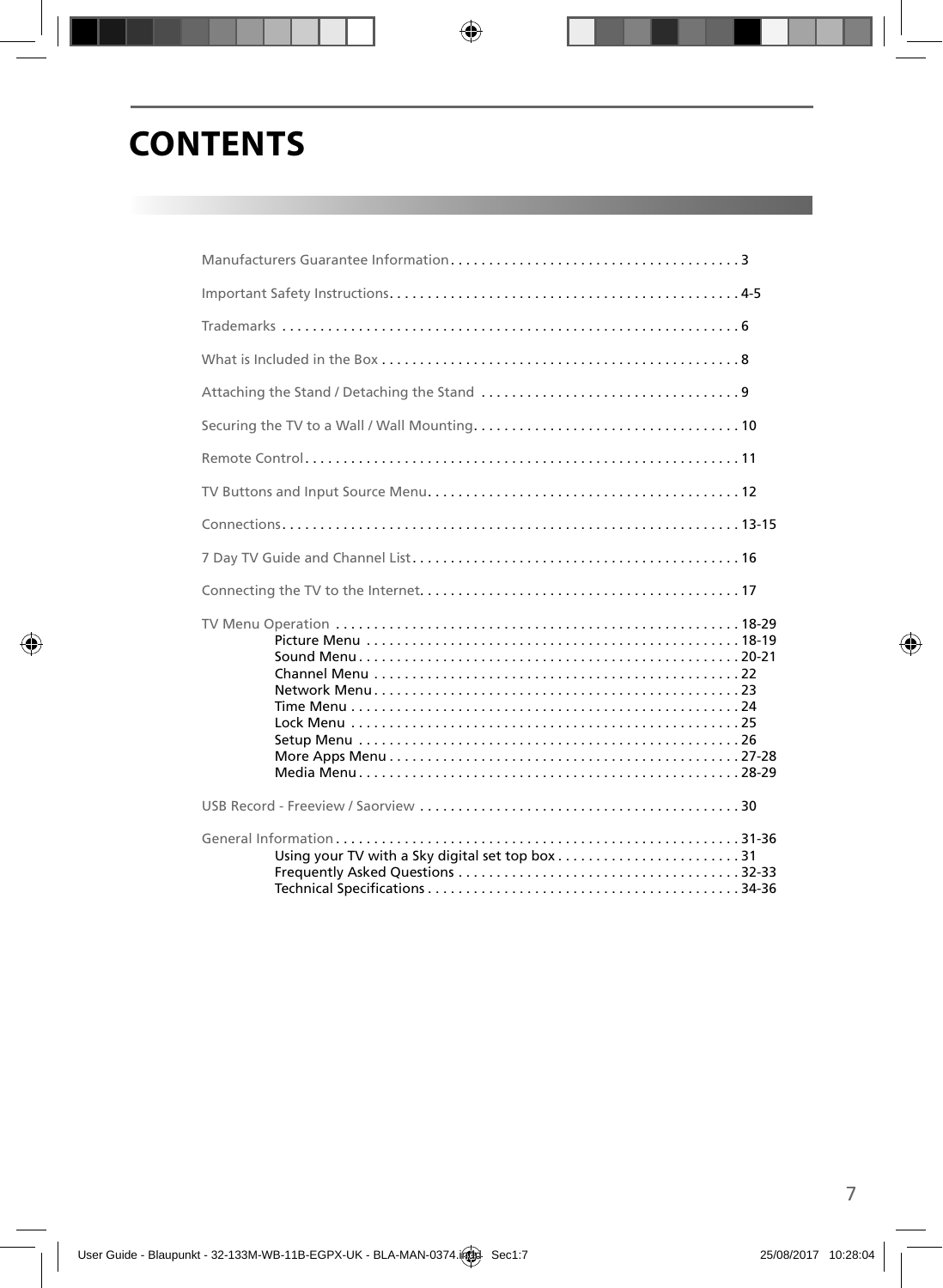# **WHAT IS INCLUDED IN THE BOX**

### Accessories

Included with this TV are the following accessories

### 1 x User Guide



#### 1 x Quick Start Guide



### 1 x TV



1 x Stand installation pack

**4 x**



#### 1 x Remote Control and 2 x AAA Batteries



1 x Mini Component / YPbPr



1 x Mini AV / Composite cable



1 x SCART to Mini-SCART adapter



Please save your box/packaging as you will need this in the event of warranty/service repair or support. We are unable to carry out warranty/service if you are unable to package it correctly. The safest way to package your item in the event of warranty/service repair is in it's original box/packaging.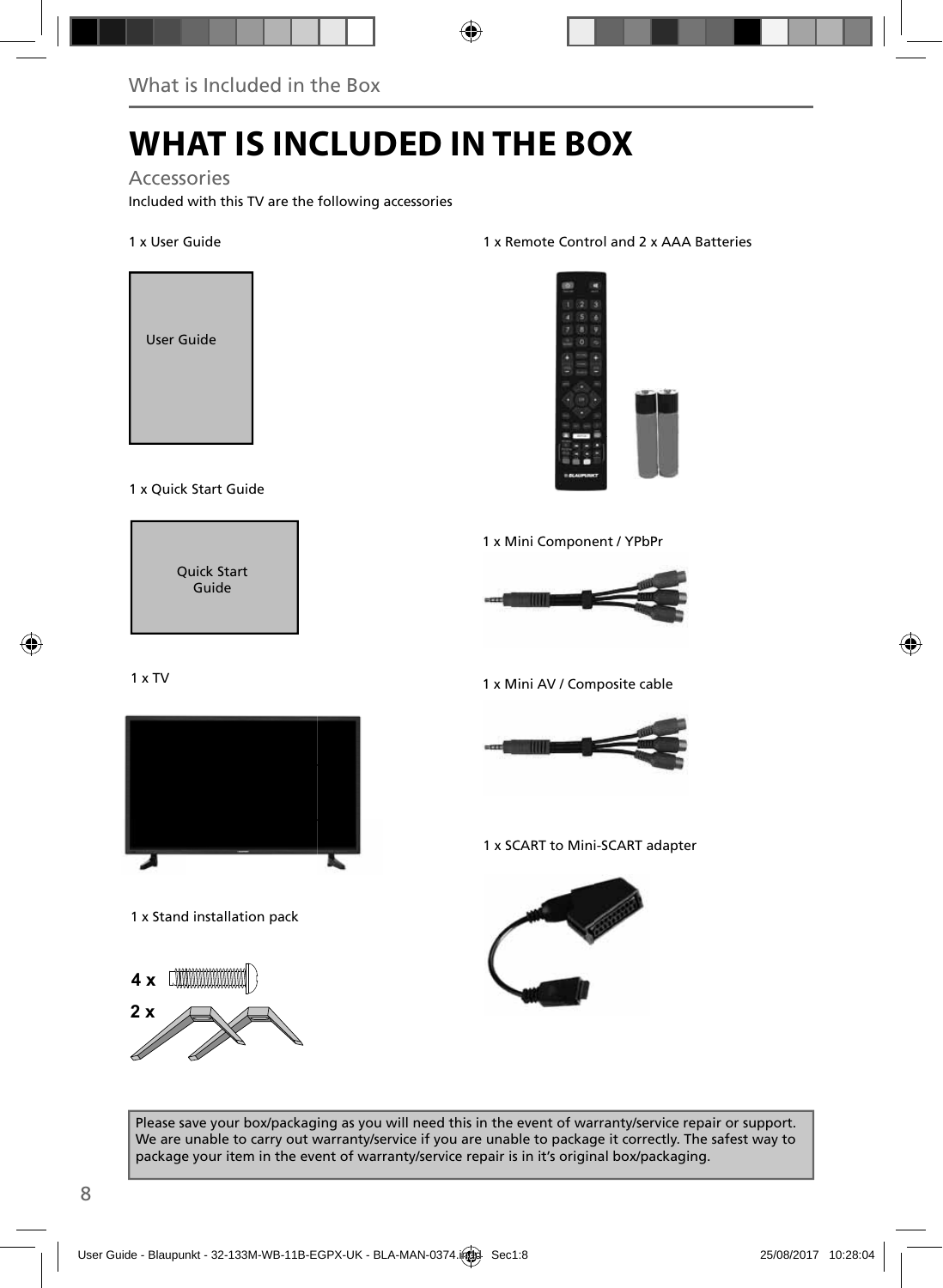# **ATTACHING THE STAND**

Attaching the stand feet

Screws that are included. To complete the stand feet installation you will require a cross head screw driver.

## **4 x**



(fig.1) Place the TV set on a flat and clean surface with the panel facing downwards to avoid damage, then fix the stand feet shown.

**(fig.2)** When the stand feet are installed correctly the stand feet will be longest at the front of the TV and shortest at the back with the feet pointing away from each other.

**(fig.3)** When the stand feet are in the correct position, secure the stand feet to the underside of the TV set using the 4 screws provided.

## Detaching the stand

Remove the screws highlighted then remove the stand feet from the underside of the TV set.

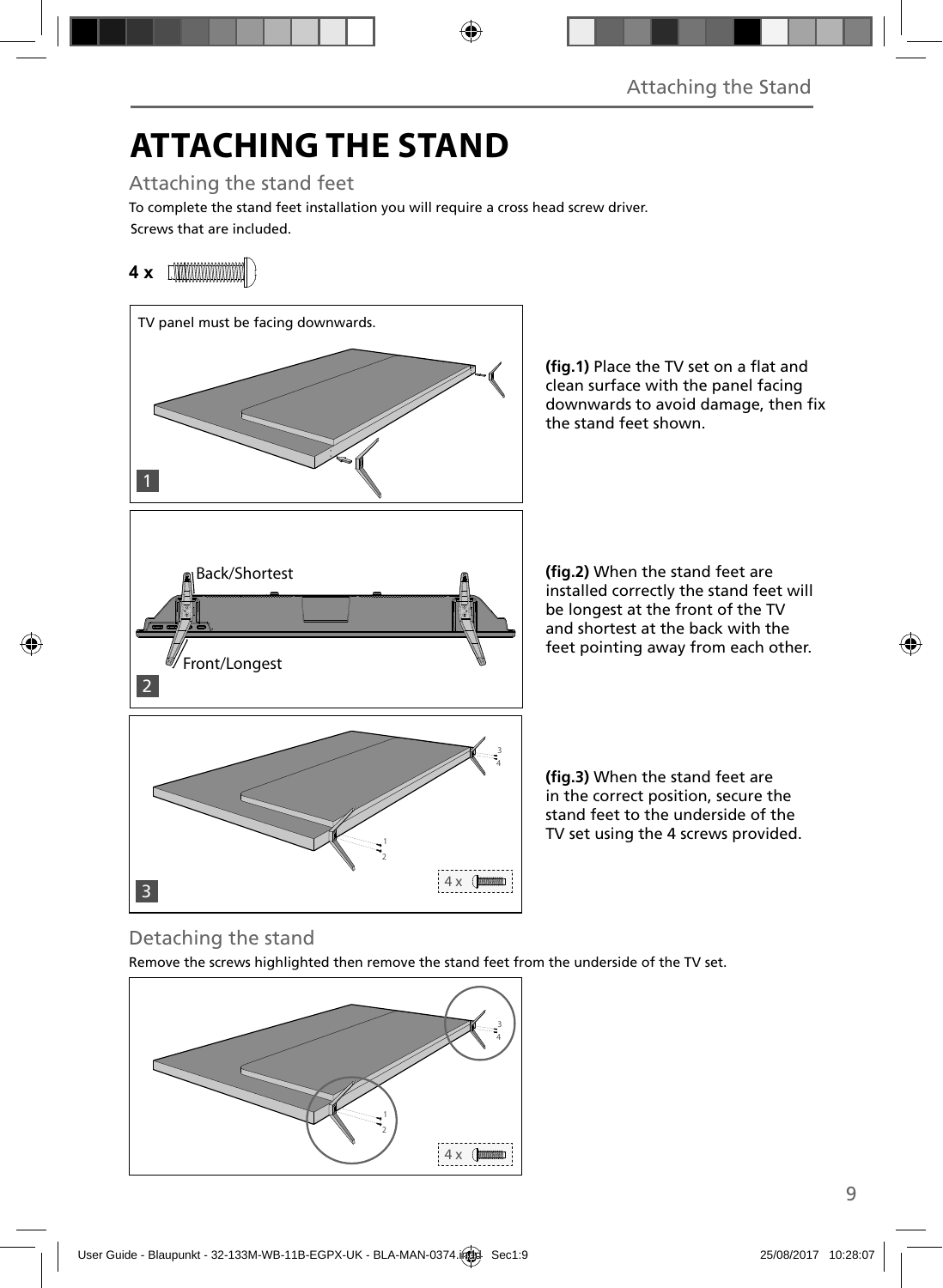# **SECURING THE TV TO A WALL**

### Securing the TV to a wall with anti-tip straps

For maximum security in the home when using a TV with its stand anti-tip straps should be fitted. These are available from supermarket websites and other websites and are an easy, inexpensive and effective way of ensuring your TV stays safely upright. Straps are designed to be attached to the rear of the TV and then tethered to the wall or the furniture the TV is stood on.

#### Note - Please ensure that children do not climb on the TV set.

**A)** Using one or both of the top wall-mounting holes and screws (the screws are already supplied in the wall mounting holes) fasten one end of the fastening cord/s to the TV.



**B)** Secure the other end of the fastening cord/s to your wall. (you will need screws/fixings suitable for your wall type - available separately from most DIY stores).



The Royal Society for the Prevention of Accidents is urging people to take care with flat-screen televisions. RoSPA stated in 2010 that "Toddlers are particularly at risk of pulling flat-screen televisions on to themselves. They are unsteady on their feet and are attracted by colourful television images."

The risk is increased as televisions become lighter.

### Wall Mounting

IMPORTANT - Before drilling any holes in the wall ensure you are not drilling where there could be any electrical wires, water or gas pipes.



1) Remove the four screws highlighted that are supplied in the wall mounting holes.

2) The wall mount can now be easily attached to the mounting holes on the rear of the TV.

For VESA wall mounting information please refer to the Technical Specification page.

For optimum viewing, if wall mounting the TV higher than eye level, the TV should be tilted downwards so that the TV's screen is 'face on'. See fig 1 and 2.



Important – If wall mounting this TV, only use the screws already provided in the wall mounting holes. Using other screws which are longer could cause irreparable damage to internal parts. When using a wall bracket, please ensure the screws in the back of the TV set are not over tightened.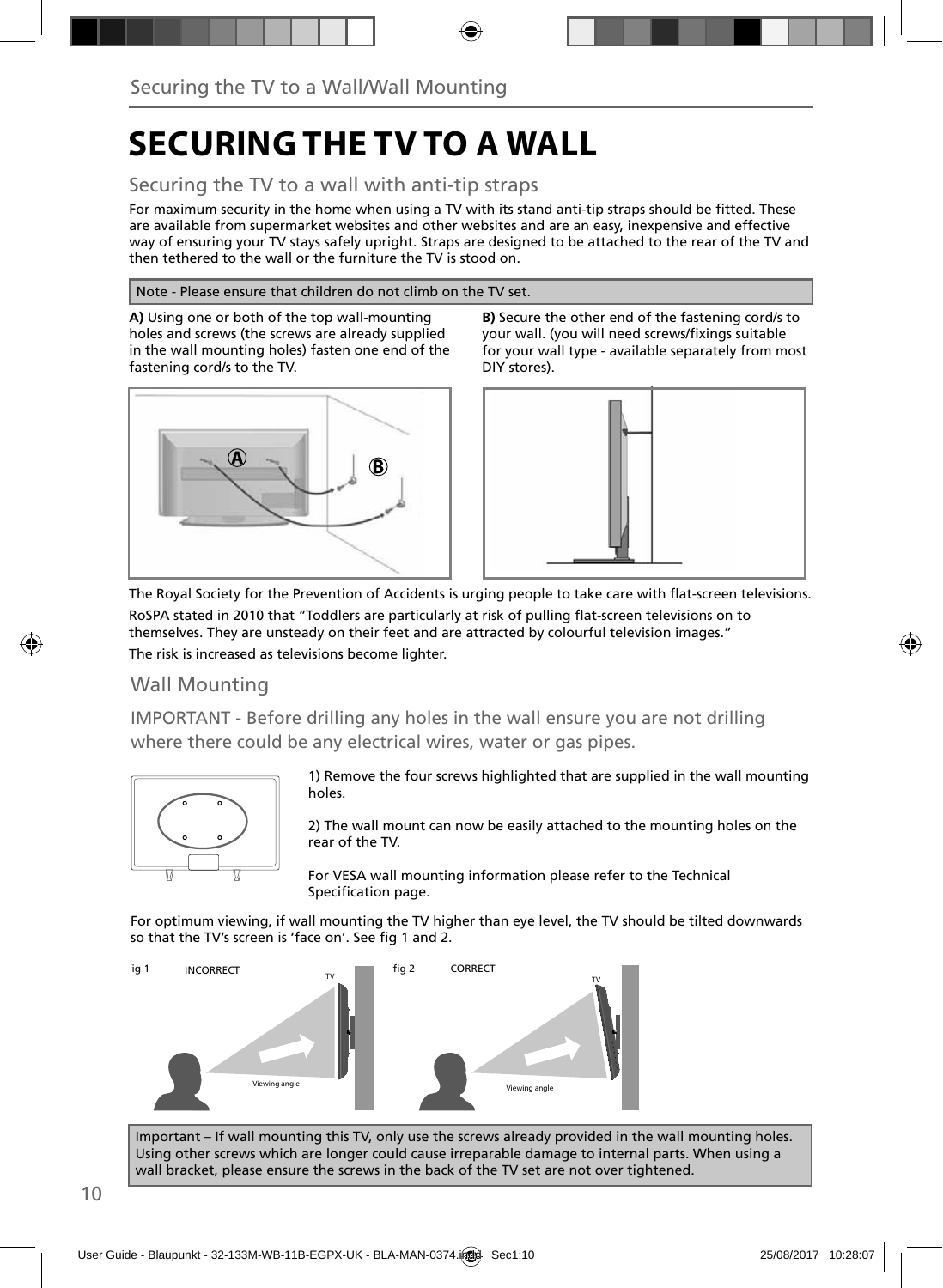# **REMOTE CONTROL**

| Key |                                                                                                               |                      |                         |              |
|-----|---------------------------------------------------------------------------------------------------------------|----------------------|-------------------------|--------------|
| (∂) | For models with integrated DVD players.                                                                       |                      |                         |              |
| D.  | For models with PVR Function.                                                                                 |                      |                         |              |
| o   | For models with USB Playback.                                                                                 |                      |                         |              |
| A   | For models with 3D functions.                                                                                 |                      | $\bigcirc$              | 咽            |
|     |                                                                                                               |                      | ON/OFF                  | MUTE         |
|     | <b>ON/OFF</b> - Switch on the TV when in standby or vice versa.                                               |                      |                         |              |
|     | <b>MUTE</b> - Mute the sound or vice versa.                                                                   | $\overline{2}$       |                         |              |
|     |                                                                                                               |                      | 2                       | 3            |
|     | NUMBER BUTTONS - 0-9 to select a TV channel directly.                                                         |                      |                         |              |
|     | TV GUIDE - Opens the 7 day TV guide (digital TV mode).                                                        |                      | 5<br>4                  | 6            |
|     | $\mathbb{C}$ - To return to the previous channel viewed.                                                      |                      |                         |              |
| 3   |                                                                                                               |                      |                         |              |
|     | VOL (+/-) - To increase/decrease the sound level.                                                             |                      | 8                       | 9            |
|     | PICTURE - Scrolls through picture mode options.                                                               |                      |                         |              |
|     | SOUND- Scrolls through sound mode options.                                                                    |                      | <b>TV</b>               |              |
|     | SOURCE - To display the input/source menu.<br>$CH (+/-)$ - To increase or decrease the channel being watched. |                      | GUIDE                   | چ            |
|     | MENU - To display OSD menu.                                                                                   |                      |                         |              |
|     | <b>EXIT</b> - To exit all menus.                                                                              |                      |                         |              |
|     | $(A \mathbf{v} A )$ OK) - Allows you to navigate the on-screen menus and adjust                               | 3                    | PICTURE                 |              |
|     | the system settings to your preference.                                                                       |                      |                         |              |
|     | <b>BACK</b> - To go back a previous step.                                                                     |                      | SOUND                   |              |
|     | FAV - To display favourites menu.                                                                             |                      | VOL                     | CH           |
|     |                                                                                                               |                      | SOURCE                  |              |
| 4   | <b>INFO</b> - Press once for now/next channel information.                                                    |                      |                         |              |
|     | - Press twice for information about the current programme.                                                    | MENU                 | ⌒                       | EXIT         |
|     | TEXT - To enter/exit Text.                                                                                    |                      |                         |              |
|     | <b>SUBTITLE</b> - To switch the dialogue at the bottom of the screen (on/off).                                |                      |                         |              |
|     | TV - To switch to Digital Channels.                                                                           |                      | OK                      |              |
|     | YOUTUBE - Access the Youtube App.                                                                             |                      |                         |              |
|     | NETFLIX - Access the Netflix App.                                                                             |                      |                         |              |
|     | <b>SMART</b> - Access the Blaupunkt Smart Portal.<br>RECORD - Access the USB record function.                 |                      |                         |              |
|     | REC LIST - Opens the list of what has been previously recorded.                                               |                      | <b>BACK</b>             | FAV          |
|     | Hel-To restart the current chapter                                                                            |                      |                         |              |
|     | >> - To advance forward to the next chapter                                                                   | $\mathbf{A}$<br>INFO | TEXT<br><b>SUBTITLE</b> | $\mathbb{N}$ |
|     | A - To stop the playback/Eject Disc                                                                           |                      |                         |              |
| య⊚⊡ | (To EJECT the disc press/hold the ■/▲ button for 4 seconds)                                                   |                      |                         | CMART        |
|     | 44 - To play in fast rewind mode                                                                              |                      | NETFLIX                 |              |
|     | >> - To play in fast forward mode                                                                             |                      | <b>OVD MENU</b>         |              |
|     | MI-To play/pause                                                                                              |                      | K<br>Е                  |              |
|     | ⊙ GOTO - To go to a specific chapter.                                                                         |                      | <b>DVD SETUP</b>        |              |
|     | A-B - Press once to set point, press a second time to return to point.                                        | <b>RECUST</b>        | K<br>œ                  | Ы            |
|     | A @ ANGLE/3D - Select different angle of DVD.                                                                 |                      | GOTO<br>3D<br>A-B       | REPEAT       |
|     | $\triangleright$ REPEAT - To repeat playback.                                                                 |                      |                         |              |
|     |                                                                                                               |                      |                         |              |
|     |                                                                                                               |                      | <b>BLAUPUNKT</b>        |              |
|     |                                                                                                               |                      |                         |              |
|     |                                                                                                               |                      |                         |              |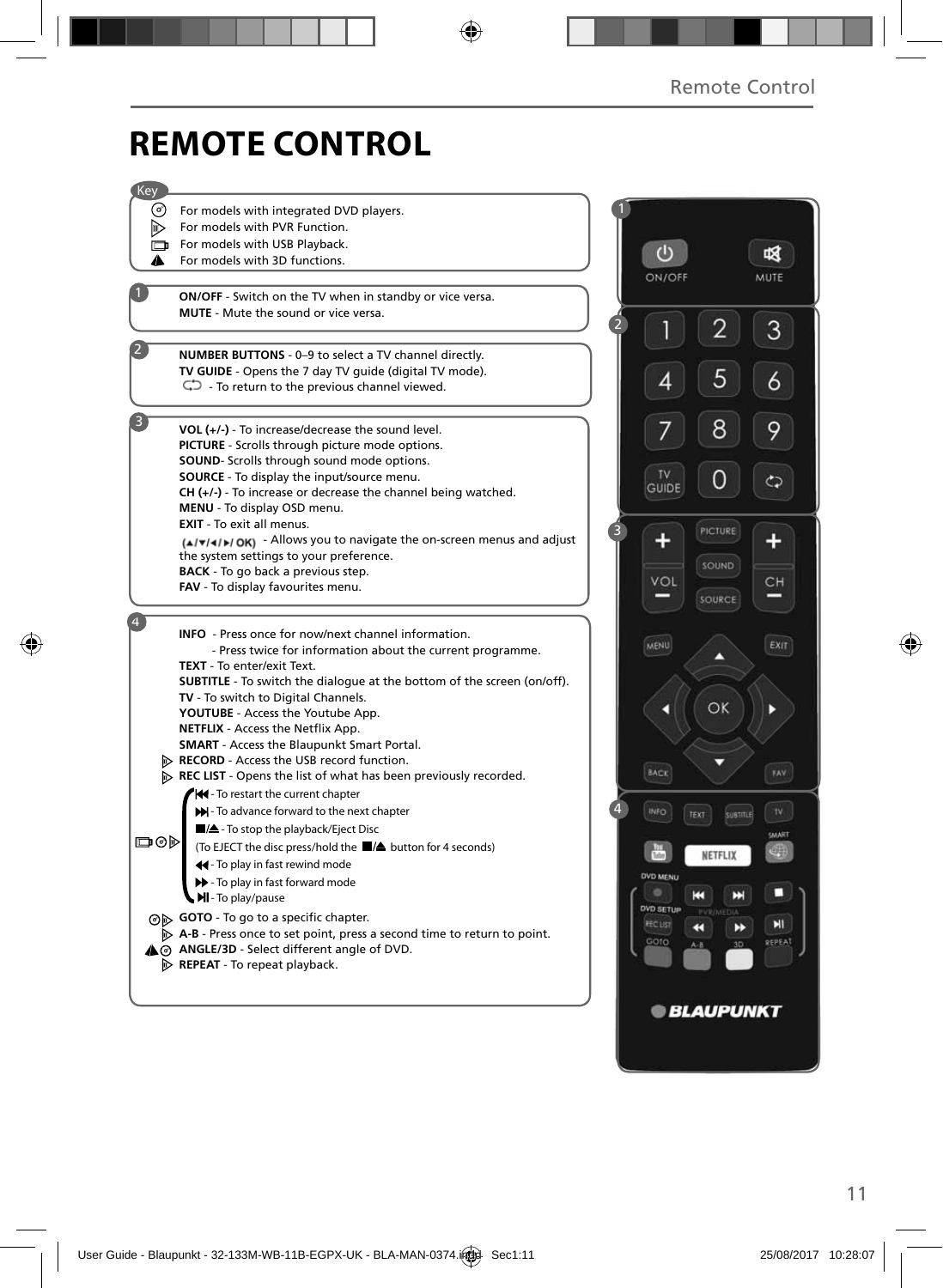# **TV BUTTONS AND INPUT SOURCE MENU**

| STANDBY<br>SOURCE<br>MENU<br>CH-<br>CH+<br>VOL-<br>VOL+<br>Δ |
|--------------------------------------------------------------|
| <b>Standby Power On/Off</b>                                  |
| Displays the input source menu                               |
| Displays Menu/OSD                                            |
| Programme/Channel down and menu down                         |
| Programme/Channel up and menu up                             |
| Volume down and menu left<br>6                               |

Volume up and menu right 7

## Choosing Mode Input/Source

#### To switch between the different input/ connections.

For further information on input/connections please view 'Connections' pages.

#### A) Using the buttons on the remote control:

1) Press [SOURCE] - The source menu will appear. 2) Press [<] or [>] to select the input you require. 3) Press [OK].

B) Using the buttons on the Television:

1) Press [SOURCE].

2) Scroll right / left using VOL+ / VOL- buttons to the input/source you require. 3) Press [SOURCE] to change input/source to the one selected.



An example of the 'Input Source' menu (will vary by model)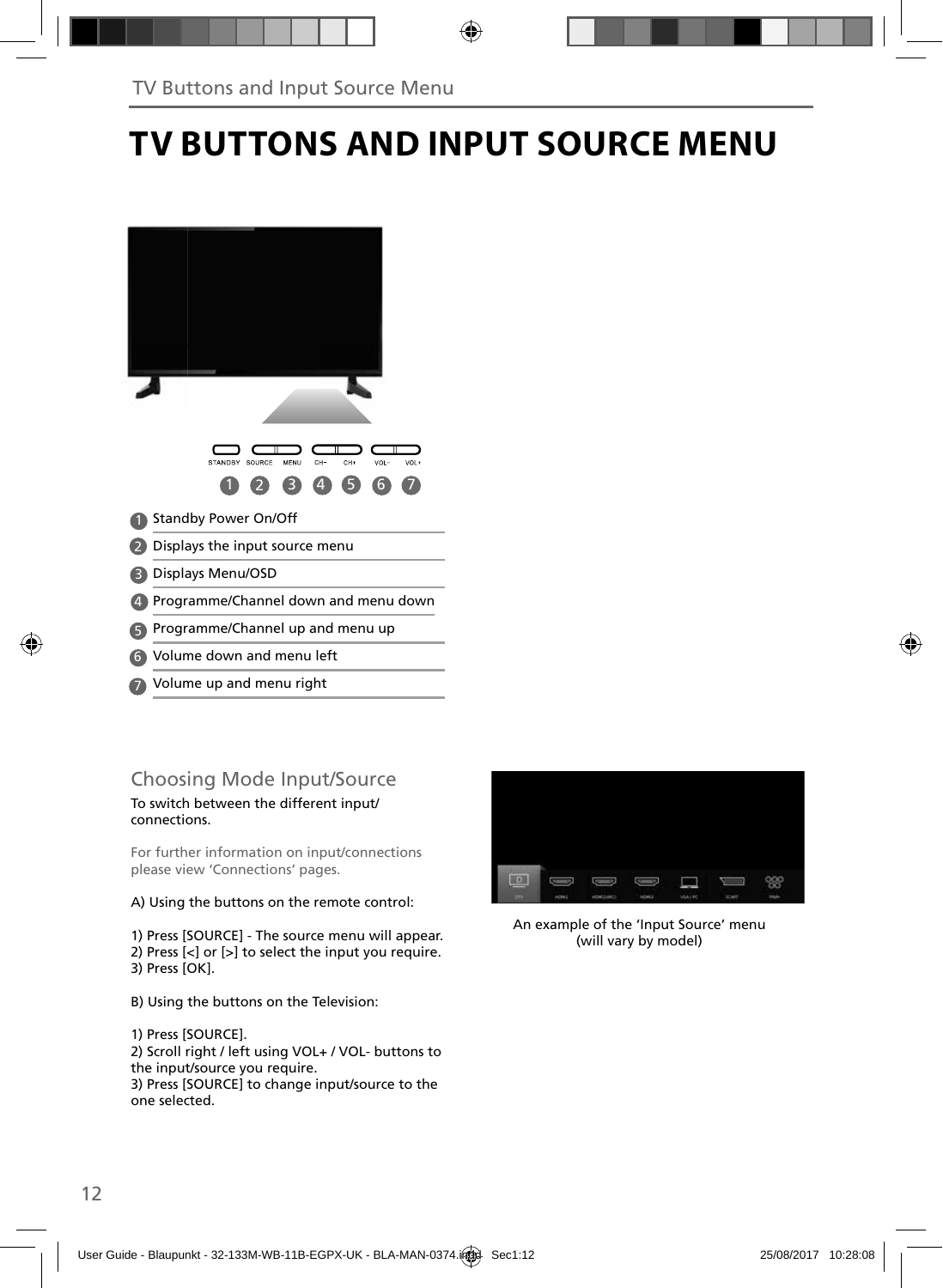## **CONNECTIONS**





| $\mathbb A$ | Ethernet/LAN*                | Network Connection   | G | HDMI 3 (MHL)** | HDMI input              |
|-------------|------------------------------|----------------------|---|----------------|-------------------------|
| B           | HDMI <sub>1</sub>            | HDMI input           | A | $2 \times$ USB | USB port                |
|             | HDMI 2 (ARC)                 | HDMI input           |   | Earphone       | Earphone output         |
| D           | <b>SCART</b>                 | <b>SCART</b> input   |   | AV IN          | Audio/Video Input       |
| E           | RF IN                        | RF / TV Aerial Input |   | YPbPr          | HD input (Ypbpr)        |
| ß           | <b>Optical Digital Audio</b> | Digital Audio output |   | CI CARD IN     | Common Interface module |
|             |                              |                      |   |                |                         |

\* The Ethernet/LAN port is used for Freeview HD services and smart functions.

\*\* **HDMI 3 (MHL Port) -** MHL is a wired solution that allows you to access the media from your phone or tablet onto the big screen in the highest quality.

By connecting an MHL cable (sold separately) from your mobile device and into your TV you can playback all your videos, games and photographs directly onto your TV.

MHL simply mirrors the screen of your mobile device so will work with all applications, whilst connected it will also charge your device too.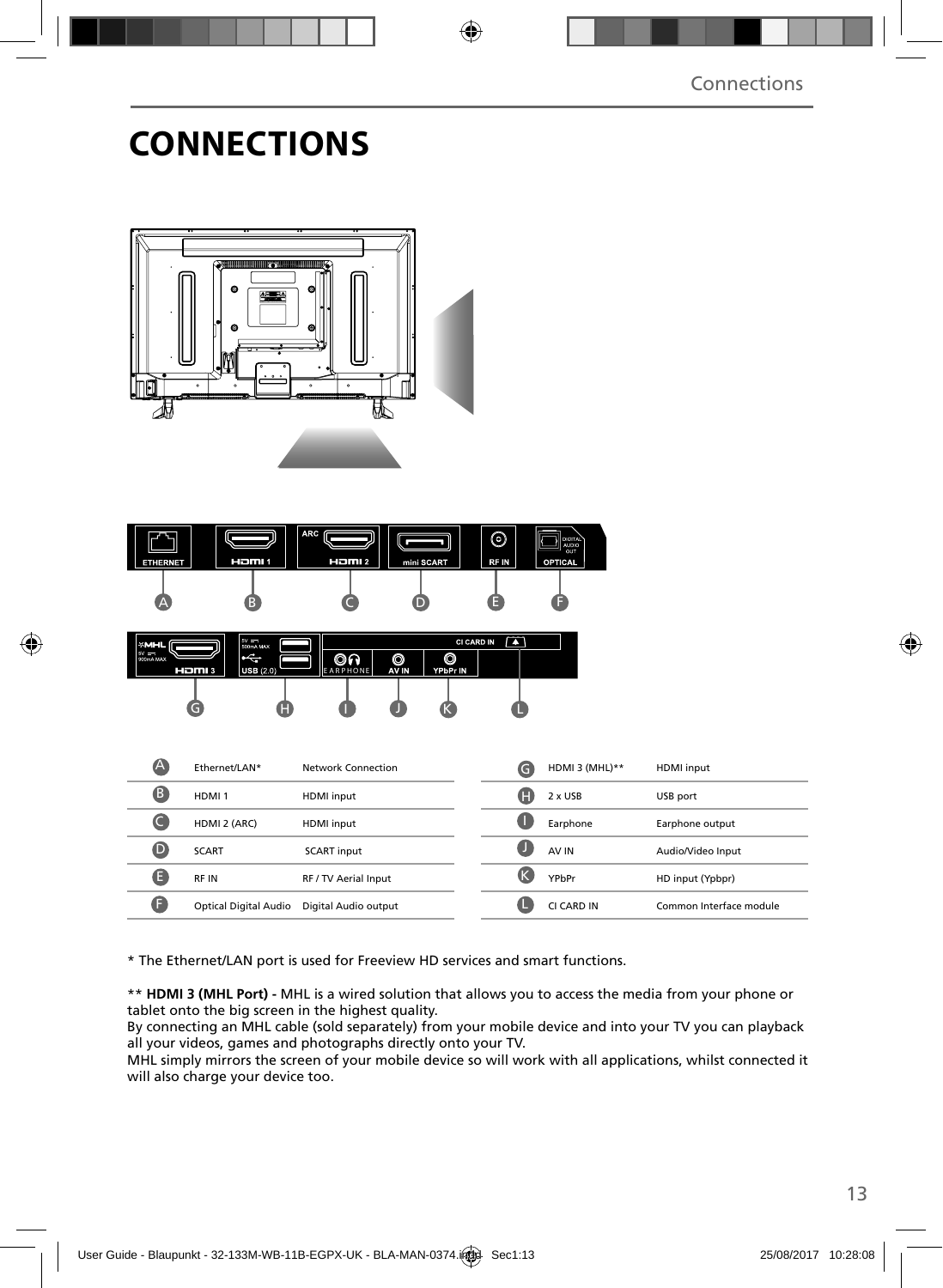# **CONNECTIONS**

Note: Connecting cables are shown for example only and may not be included. Please check 'What Is Included In The Box' page.

### Connecting to a device with Composite AV/Video output

TV Source should be set to Composite/AV.



### Connecting to a device via Mini-SCART output

TV source should be set to SCART.



## Connecting to a device with HDMI output

A HDMI cable can output both video and audio and enables you to enjoy digital-quality video and audio with minimal loss of quality.

TV Source should be set to the corresponding HDMI port (HDMI 1, HDMI 2 etc)



**HDMI 3 (MHL Port) -** MHL is a wired solution that allows you to access the media from your phone or tablet onto the big screen in the highest quality.

By connecting an MHL cable (sold separately) from your mobile device and into your TV you can playback all your videos, games and photographs directly onto your TV.

MHL simply mirrors the screen of your mobile device so will work with all applications, whilst connected it will also charge your device too.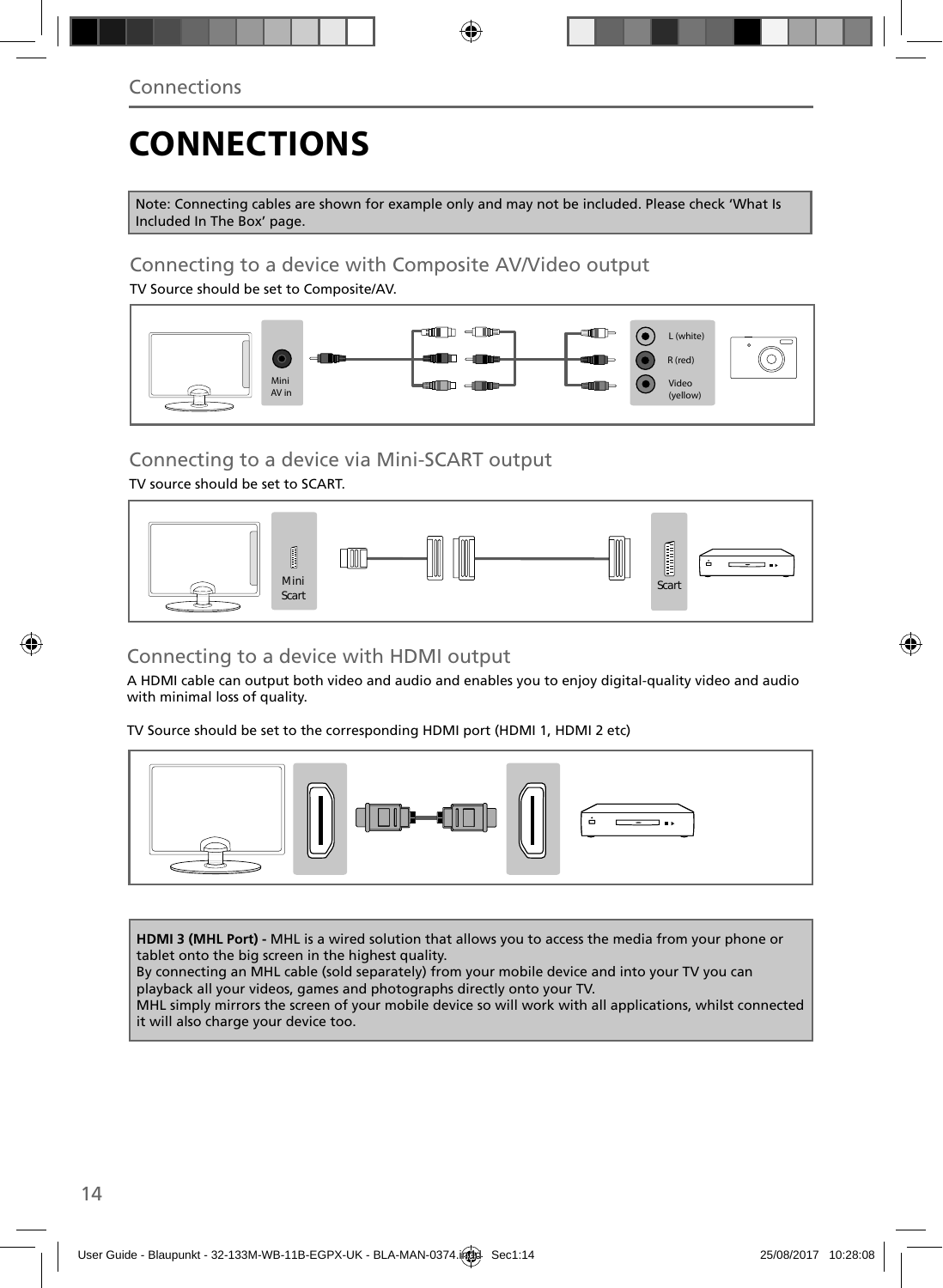# **CONNECTIONS**

### Connecting to a device with Component/YPbPr output

If you are supplied with a cable from the device which has RED, GREEN, BLUE, RED & WHITE connectors you must connect via Component (for picture) and by phono cable (for sound).

TV Source should be set to Component/YPbPr



### Connecting to an external audio device (Amplifiers, Surround Sound, Sound Bars etc)

When connecting via the TV's 3.5mm Earphone output, this will disable the TV speakers.

There are two options when connecting a device via the 3.5mm Earphone Output and the Digital Optical Audio Output



## Connecting an Ethernet/Network cable

The Ethernet/LAN port is used for Freeview HD services and smart functions.

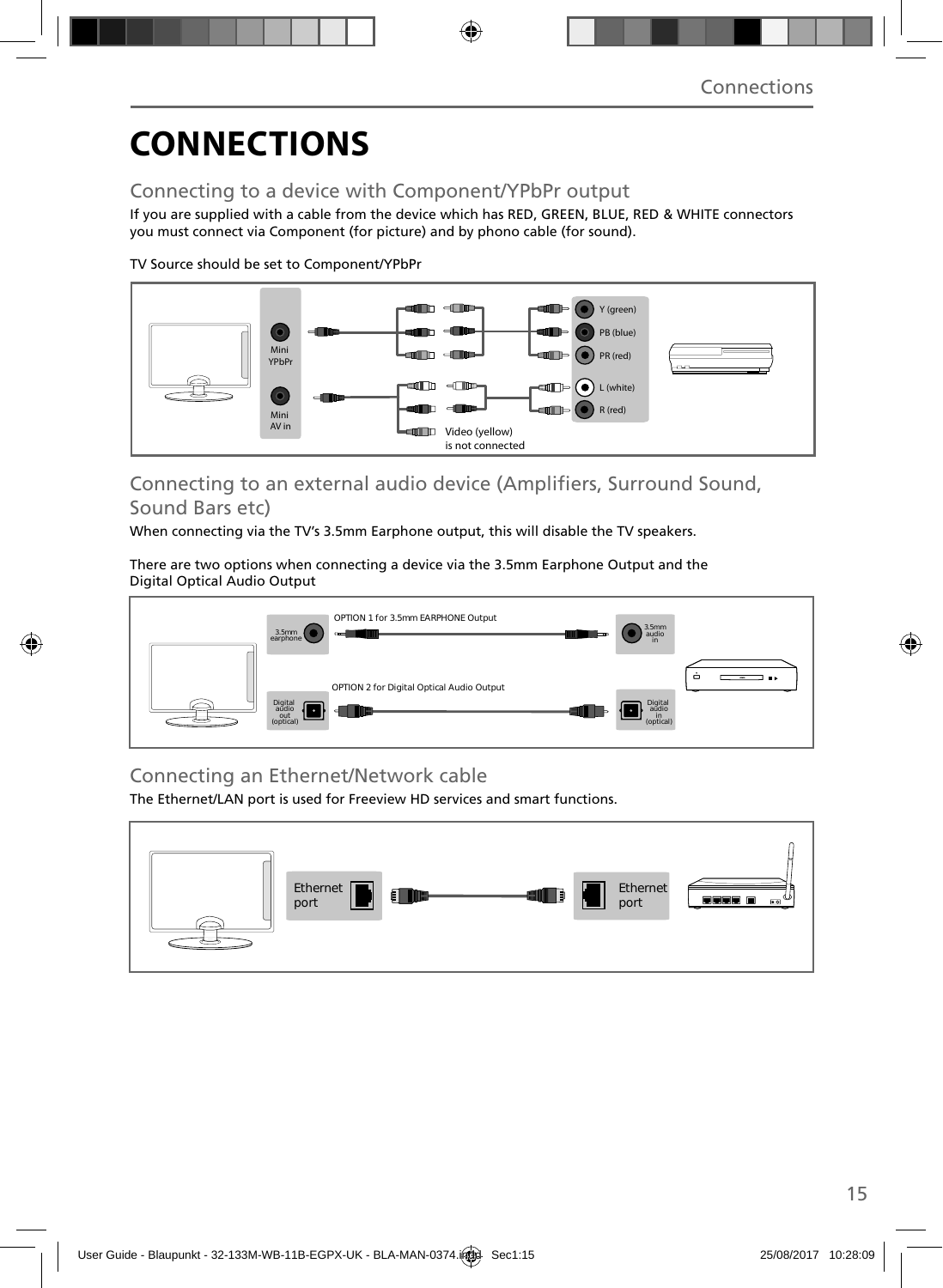# **7 DAY TV GUIDE**

TV Guide is available in Freeview TV mode. It provides information about forthcoming programmes (where supported by the Freeview channel). You can view the start and end time of all programmes and on all channels for the next 7 days and set reminders.

1) Press the [TV GUIDE] button on the remote control and the following 7 Day TV Guide will appear:



2) Navigate through the menu using  $\blacktriangle \blacktriangledown \blacktriangleright \blacktriangleleft$ .

You can now:

View the next day by pressing BLUE View a previous day by pressing YELLOW Set a reminder by pressing GREEN Record a programme by pressing RED (Function for PVR models only, USB device must be connected) View further information about the programme by pressing INFO

3) Press [EXIT] to exit the 7 day TV Guide

### Channel List

To view the channel list, please ensure that the TV is set to either the analogue or digital source and no menus or TV notifications are displayed.

| 1 BBC ONE Oxford     | <b>DIV</b> |
|----------------------|------------|
| 2 BBC TWO            | DTV        |
| $3$ ITV              | ory        |
| 4 Channel 4          | DIV.       |
| 5 Channel 5          | DTV        |
| 6 ITV2               | DIV        |
| 7 That's Oxfordshire | <b>DTV</b> |
| 9 BBC FOUR           | <b>DTV</b> |
| 10 ITV3              | <b>DTV</b> |
| 11 Pick              | DTV        |

1) Press [OK] on the remote control and the channel list menu will appear.

2) Scroll through the channel list by using  $\blacktriangle \blacktriangledown$  buttons then press [OK] to view the channel that is currently highlighted.

3) Scroll through different types of channels such as Freeview/ALL/ Digital TV/Radio/data and HD channels by using  $\blacklozenge \blacktriangleright$  buttons.

4) Press [EXIT] to exit the channel list.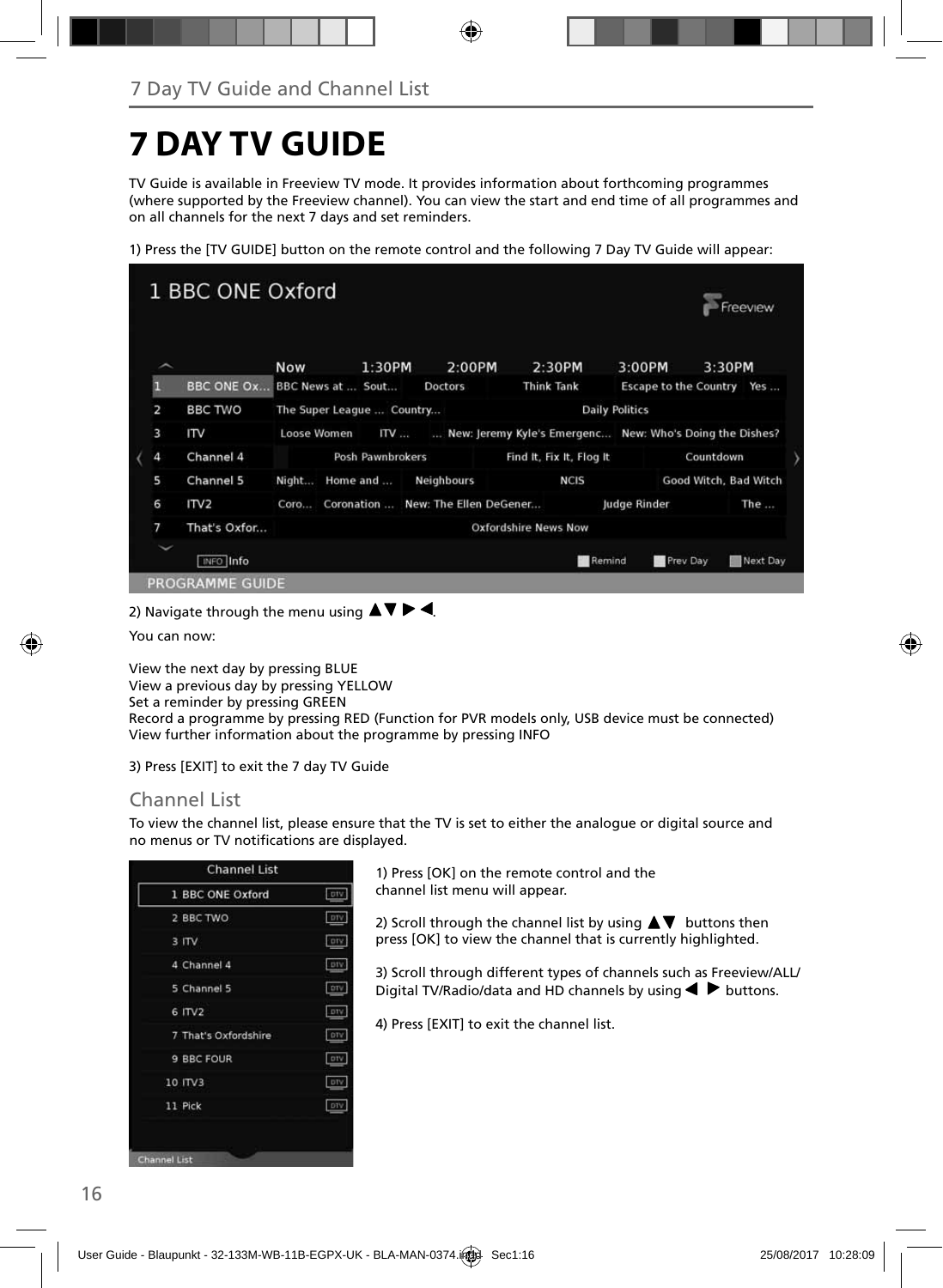# **CONNECTING THE TV TO THE INTERNET**

When you first power on your new SMART TV there will be an option to follow various on-screen set up instructions. These instructions will enable you to connect to the internet via your home network. You can connect to your home network either wirelessly or with an Ethernet cable.

If you decide not to follow the initial set up instructions and need to connect at a later date please follow these simple steps below:

Connecting your TV with a wireless connection

1) Press Menu on the remote control (fig. 1).

2) Scroll through the menu, select and enter 'Settings' then enter the 'Network' menu.

3) in the 'Network' menu, example below, scroll down and select 'Wi-fi Config' (fig.2).

4) Within the 'Wi-Fi config' options, highlight and select 'Wi-Fi Auto Search'.

5) The TV will then automatically search for networks.

6) Select the preferred type of network connection then enter the network password.

7) The TV will then establish a connection.

**Note:** An icon will appear in the top right hand side of the 'Application' menu to show you if the TV is connected to the internet.

Connecting your TV with an Ethernet/LAN cable:

1) Plug in your Ethernet cable into the RJ45 (Ethernet) socket located at the rear of the television.



2) Press Menu on the remote control (fig. 1).

OK

- 3) Scroll through the menu, select and enter 'Settings' then enter the 'Network' menu.
- 4) In 'Network Configuration', select 'Cable' (fig.2).
- 5) Set will automatically configure itself.
- 6) Exit the menu by pressing 'EXIT' on the remote control.

EXIT



BACK



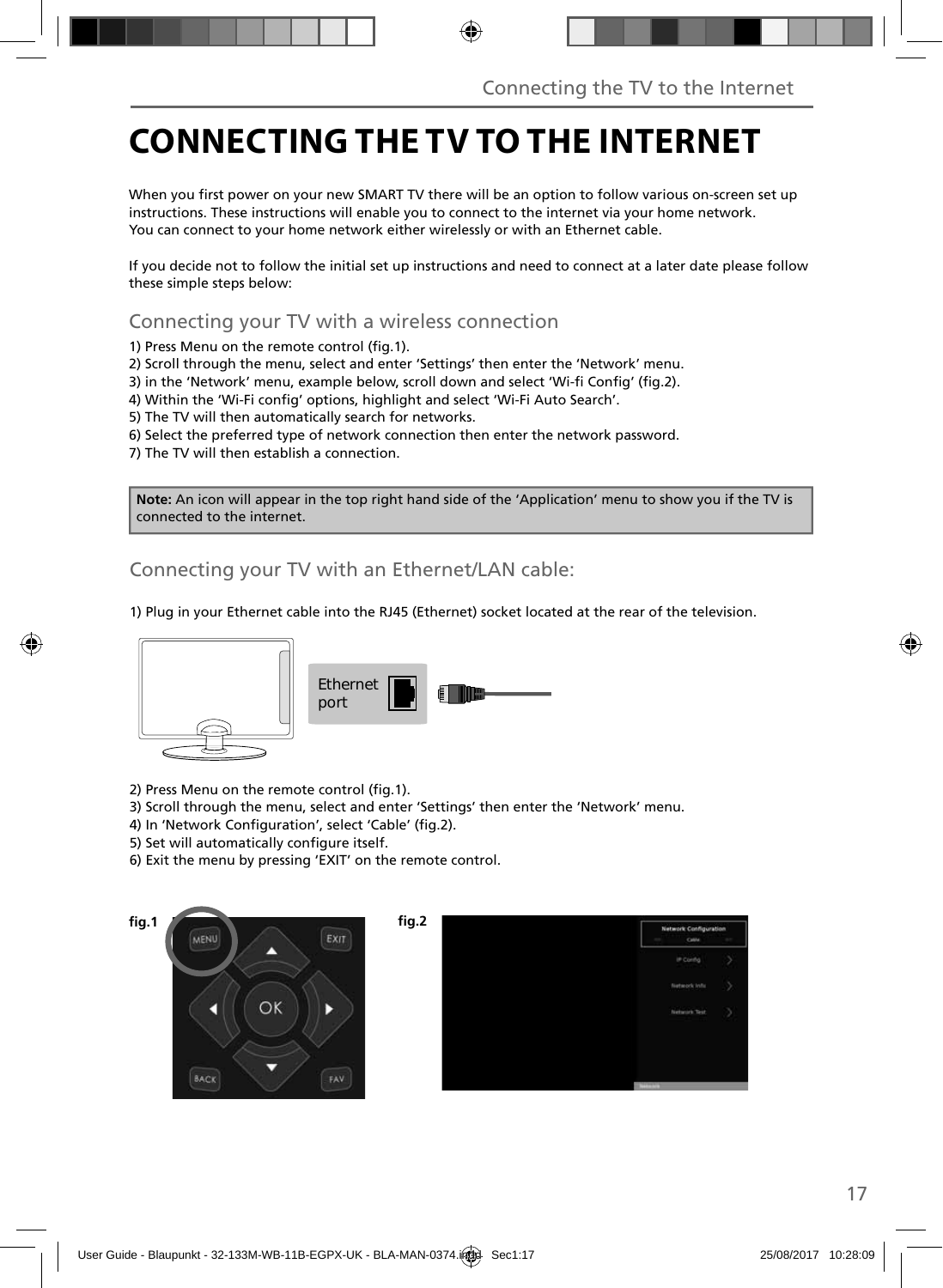# **PICTURE MENU**



To access this menu, press [MENU] button on the remote control and scroll right. To select a sub menu press [OK].

If you wish to make changes to any of the default settings, use the scroll  $\Delta \nabla \blacktriangleright$   $\blacktriangleleft$  buttons. To confirm any settings press [OK] button. To exit this menu at anytime, press [EXIT] button.

| Dynamic  | Recommended settings for fast moving pictures              |
|----------|------------------------------------------------------------|
| Standard | <b>Standard settings</b>                                   |
| Movie    | Set to be lighter in colour and less bright                |
| Personal | Lets you manually alter all the settings                   |
| Economy  | Power saving mode which reduces the energy used by up to   |
|          | 25% (by reducing the power to the LED/LCD panel).          |
|          | In Economy mode, the TV will switch itself to Standby mode |
|          | after 3-5 hours in the event that the TV buttons or remote |
|          | control buttons are not pressed (change the picture mode   |
|          | to another setting to de-activate this function)           |
|          |                                                            |

**Picture Mode** - Choose from the following presets:

You can make the following adjustments in **Personal** mode:

Contrast - Switch the balance between black and white.

Brightness - Increase or decrease the brightness of the picture.

Colour - Increases the colour from black and white.

Sharpness - Increase or decrease the sharpness of the picture.

**Colour Temperature** - Choose from the following presets:

| Normal | Default settings                  |
|--------|-----------------------------------|
| Warm   | Increases red within the picture  |
| Cold   | Increases blue within the picture |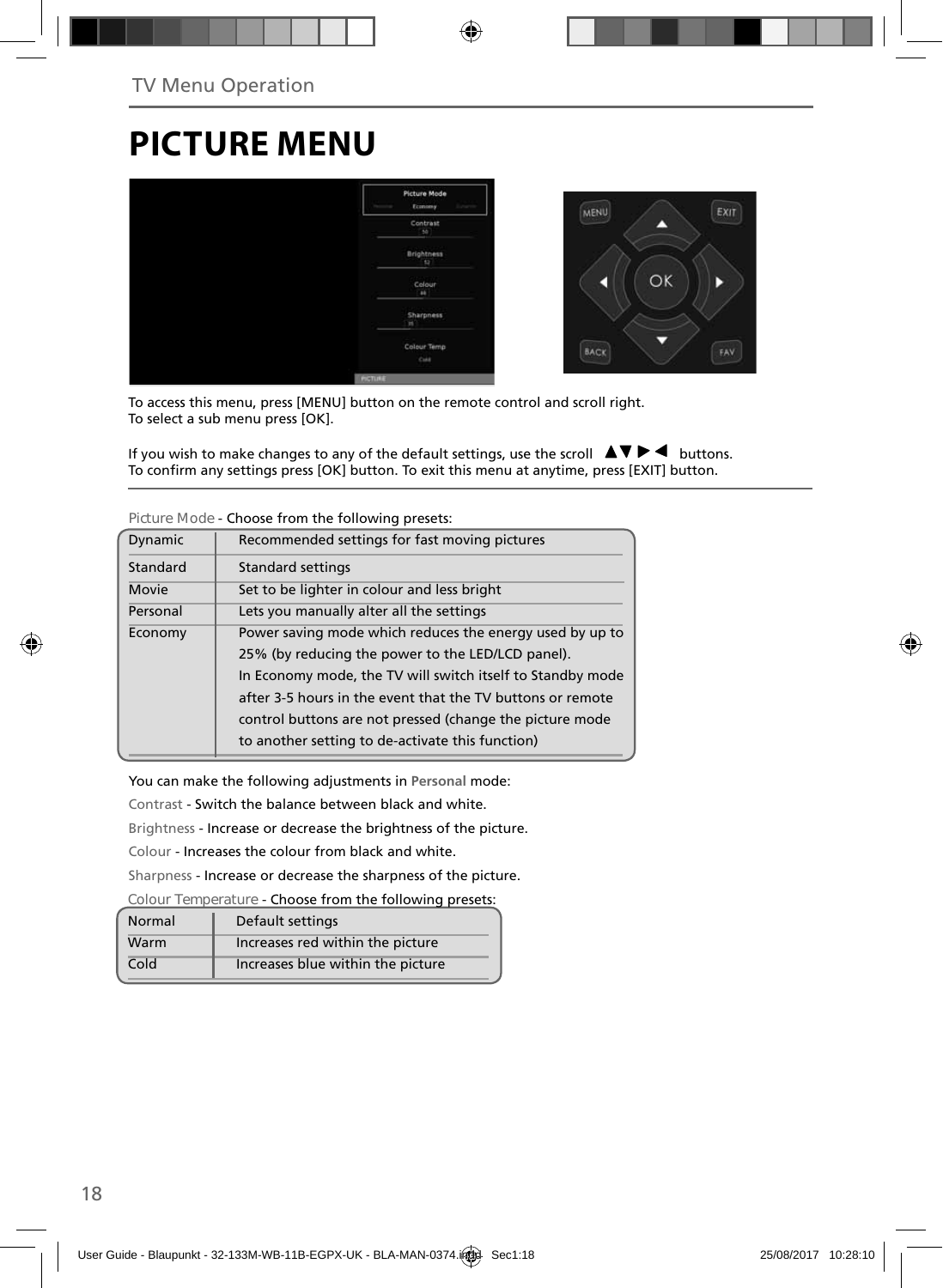# **PICTURE MENU**



Aspect Ratio - Within the UK the picture format varies depending on the channel/broadcast. There are a number of different options to best meet your needs. Choose from the following settings:



**Noise Reduction** - Allows you to switch noise reduction ON or OFF. Choose one of the following presets: low, middle, high and Off.

**Active Contrast** - Automatically optimises the 'backlight' and 'contrast' of the picture according to the brightness of the screen. Choose one of the following presets: low, middle, high and Off.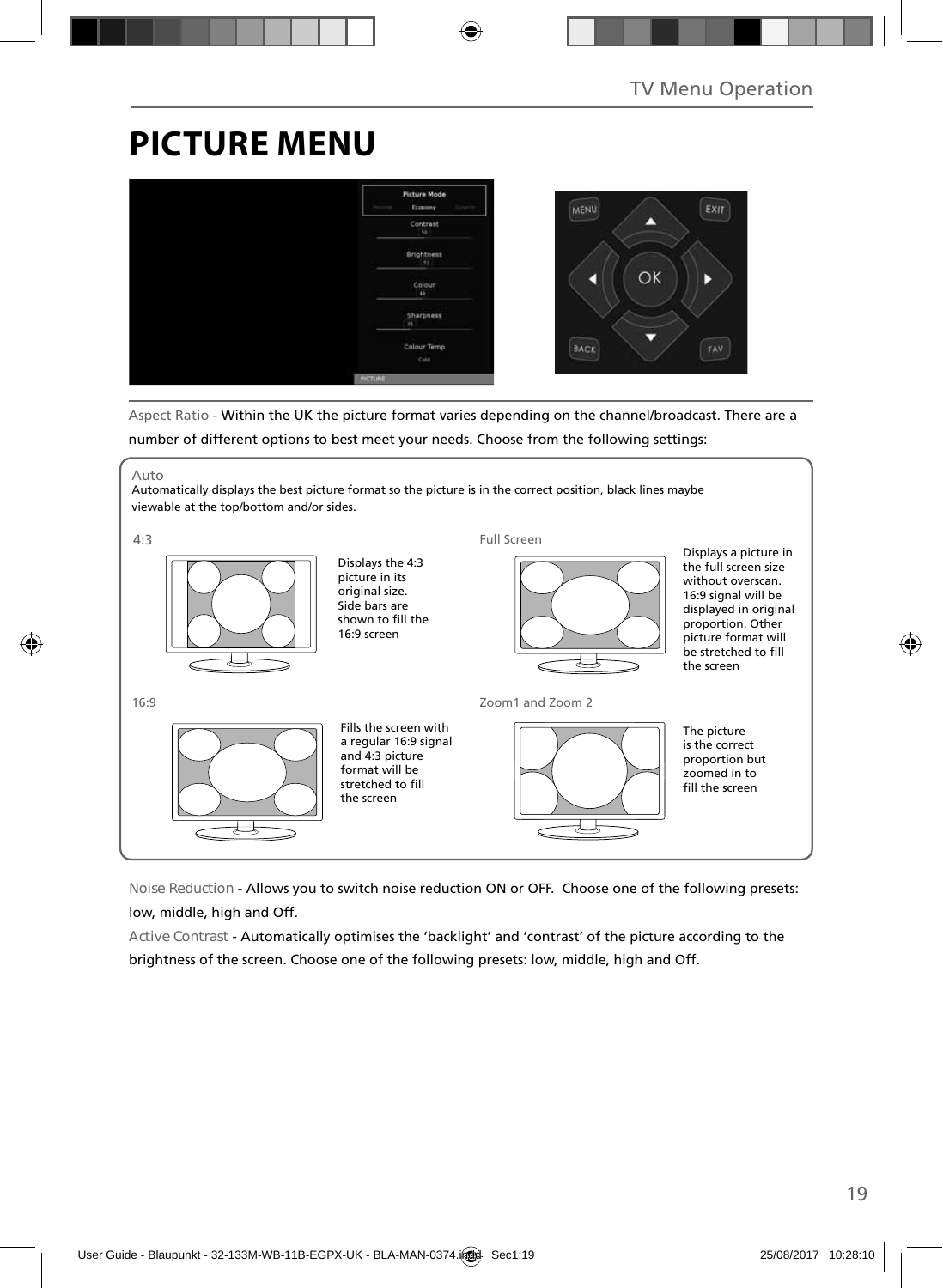# **SOUND MENU**



To access this menu, press [MENU] button on the remote control and scroll right. To select a sub menu press [OK].

If you wish to make changes to any of the default settings, use the scroll  $\Box \blacktriangledown \blacktriangleright \blacktriangleleft$  buttons. To confirm any settings press [OK] button. To exit this menu at anytime, press [EXIT] button.

**Sound Mode** - Choose from the following presets

| Standard     | Default settings                                                                                             |
|--------------|--------------------------------------------------------------------------------------------------------------|
| <b>Music</b> | Emphasises music over voices                                                                                 |
| Movie        | Provides live and full sound for movies                                                                      |
| Sports       | Emphasises sound for sports                                                                                  |
| Personal     | Selects your personal sound settings. Any adjustments made<br>automatically sets the sound mode to Personal. |

EQ - Adjust the audio level of separate frequencies via the band equaliser.

Balance - To switch the sound between the left and right speakers.

Auto Volume Level (AVL) - When 'on' is selected, the volume will attempt to stay at a constant level regardless of TV programme and advertisements.

DTS TruSurround - Choose from the following options:

| Off         | Off                                                                                |
|-------------|------------------------------------------------------------------------------------|
| TruSurround | TruSurround™ creates an immersive, feature-rich surround sound experience          |
|             | from two speakers, complete with rich bass, high frequency detail and clear dialog |
|             |                                                                                    |



For DTS patents, see http://patents.dts.com. Manufactured under license from DTS Licensing Limited. DTS, the Symbol, & DTS and the Symbol together are registered trademarks. DTS TruSurround is a trademark of DTS, Inc. © DTS, Inc. All Rights Reserved.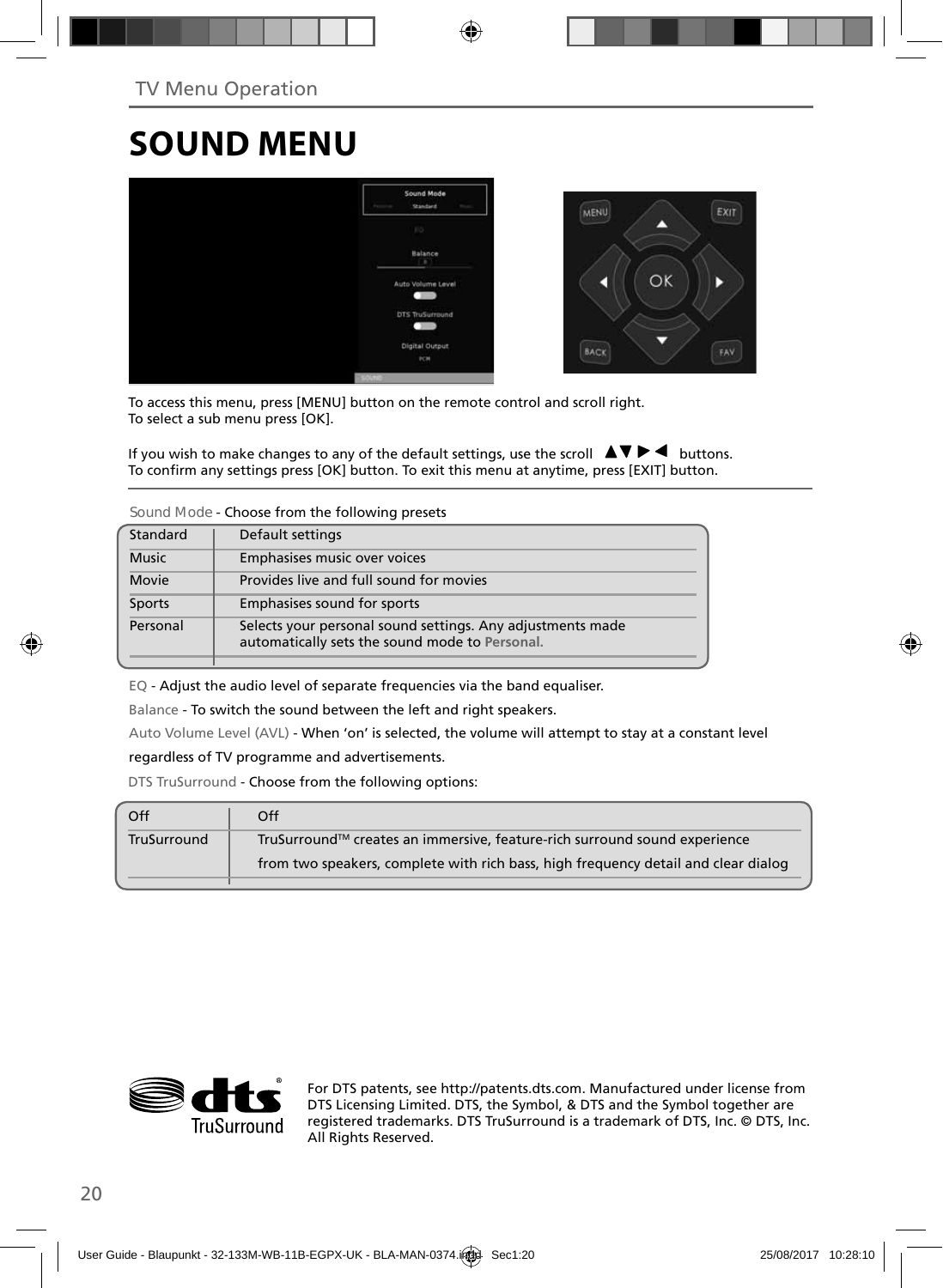# **SOUND MENU**



To access this menu, press [MENU] button on the remote control and scroll right. To select a sub menu press [OK].

If you wish to make changes to any of the default settings, use the scroll  $\blacktriangle \blacktriangledown \blacktriangleright \blacktriangleleft$  buttons. To confirm any settings press [OK] button. To exit this menu at anytime, press [EXIT] button.

Digital Output - This is the digital optical audio output. Choose from the following options:

| Off        | To turn off Digital Output                                                               |
|------------|------------------------------------------------------------------------------------------|
| Auto       | Selects the best settings automatically                                                  |
| <b>PCM</b> | Select this option if you are connecting to a Stereo Hi-fi via optical cable (Pulse-code |
|            | modulation (PCM) is a digital representation of an analogue signal)                      |

Audio Description - This allows the user to switch Audio Description ON or OFF. (Audio Description is a service available on certain programmes. It provides a description of what is happening during the selected programme for a person who is visually impaired).

AD Volume - This allows the user to increase and decrease the AD (Audio Description) volume level.

Audio Track - This allows the user to change the audio track/language

Audio Delay - Enables the user to adjust setting to sync picture and audio.

SPDIF Delay - Enables the user to adjust sound setting to sync picture and audio for external speakers connected via digital audio output.

 **Tip:** Equaliser settings can only be adjusted when the sound mode 'Personal' is selected.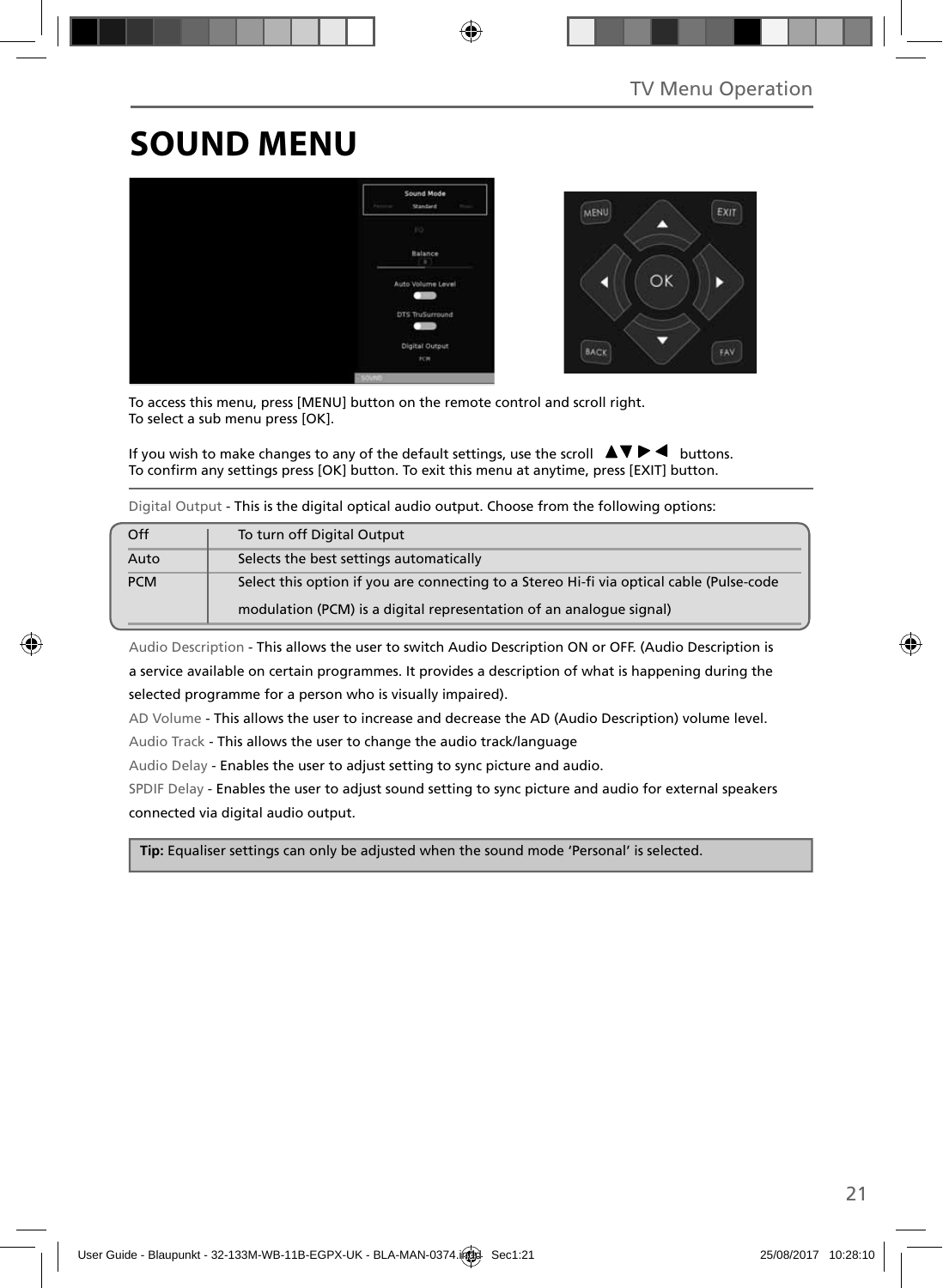## **CHANNEL MENU**



This menu is part of the 'Settings' menu, To access the 'Settings' menu, press the [MENU] button on the remote control, scroll right and select 'Settings' by pressing [OK].

If you wish to make changes to any of the default settings, use the scroll  $\Delta \nabla \blacktriangleright$   $\blacktriangleleft$  buttons. To confirm any settings press [OK] button. To exit this menu at anytime, press [EXIT] button.

Auto Tuning - Allows you to retune the television for all digital channels, digital radio stations and analogue devices.

Analogue Manual Tuning - Allows you to manually tune your analogue signal.

Freeview/Saorview Manual Tuning\* - Allows you to manually tune your digital signal.

Freeview SMART Retune - This feature allows you to scan for Freeview channels. When new channels are

found they are automatically added to your channel list without removing any channels or affecting your favourites list.

Channel Edit - Allows you to delete, move, skip and select favourite channels.

|                      | 1 BBC ONE Oxford     | oty.        |
|----------------------|----------------------|-------------|
| 2 BBC TWO            |                      | orv         |
| 3 ITV                |                      | <b>CITY</b> |
| 4 Channel 4          |                      | -pry        |
| 5 Channel 5          |                      | <b>arv</b>  |
| $6$ ITV <sub>2</sub> |                      | orv.        |
|                      | 7 That's Oxfordshire | otv         |
| 9 BBC FOUR           |                      | orv         |
| 10 ITV3              |                      | otv         |
| 11 Pick              |                      | oty:        |
| Favorite<br>Delete   | Move                 | Skip        |
| Channel Edit         |                      |             |

Important: To receive Freeview/Saorview channels, in particular HD channels, you will need a Digital TV aerial and be in a good Freeview/Saorview coverage area. You can check the coverage for your area at **www.freeview.co.uk** or **www.saorview.ie**

Please note that any Freeview HD channels found during tuning will be placed in channel positions above 100. For example, 101 (BBC1 HD) 102 (BBC2 HD) etc.

**\*Freeview channels are only available in the UK, Saorview channels are only available in the ROI.**

Signal Information - Allows you to view signal frequency, signal quality and signal strength.

CI Information - Pay per view services require a "smartcard" to be inserted into the TV. If you subscribe to a pay per view service the provider will issue you with a 'CAM' and a "smartcard". The CAM can then be inserted into the COMMON INTERFACE PORT (CI Card In).

Schedule List - Lists your programme reminders.

Software Update (OAD) - Switch on/off OAD (over air download) software updates.

Tip: If you do not press any buttons for 30 seconds, the menu will automatically exit. You can change the length of time before the menu exits automatically - see 'OSD Timer' in the Time Menu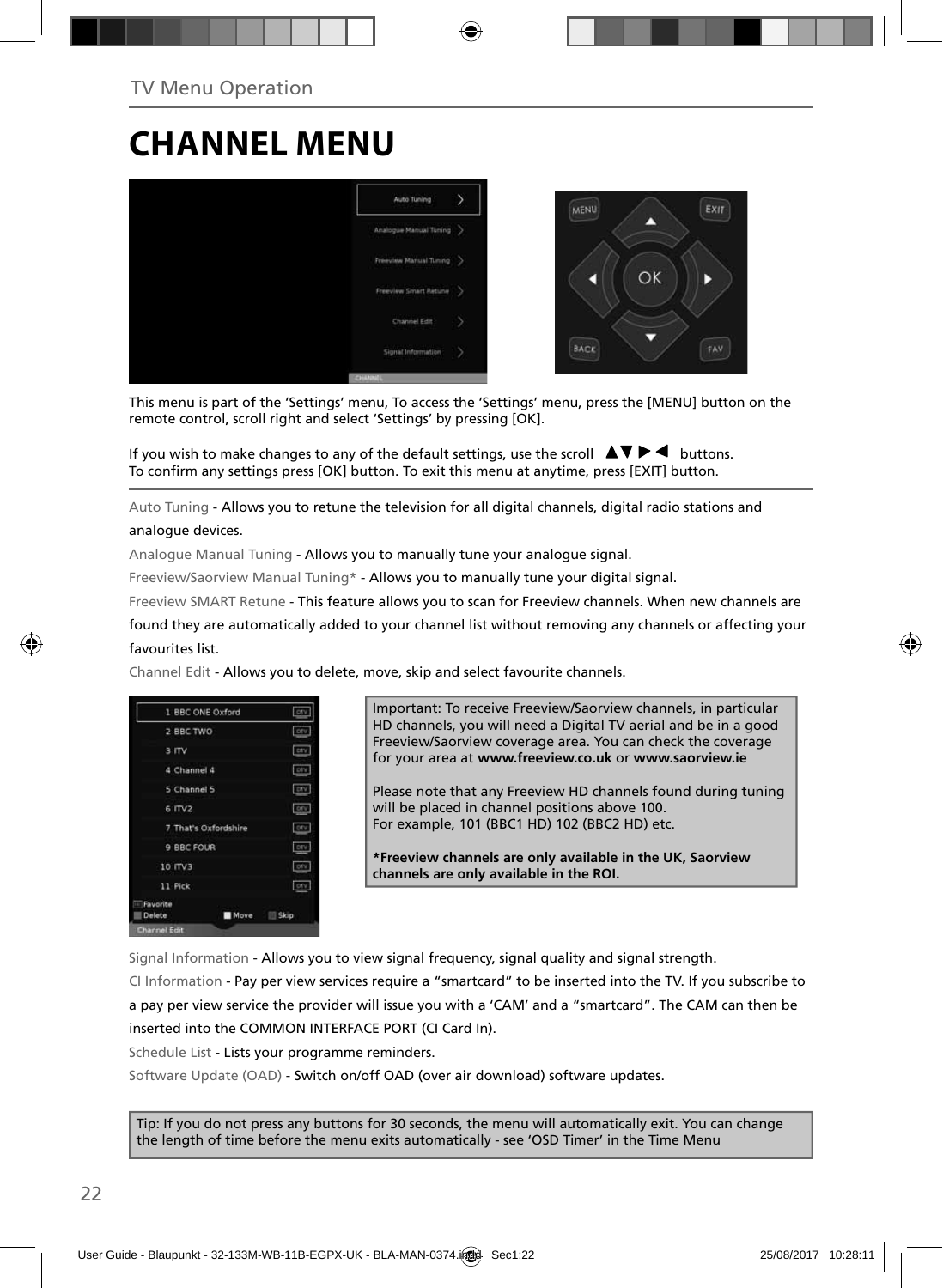# **NETWORK MENU**



This menu is part of the 'Settings' menu, To access the 'Settings' menu, press the [MENU] button on the remote control, scroll right and select 'Settings' by pressing [OK].

If you wish to make changes to any of the default settings, use the scroll  $\Box \blacktriangledown \blacktriangleright \blacktriangleleft$  buttons. To confirm any settings press [OK] button. To exit this menu at anytime, press [EXIT] button.

The Network connection enables you to update the TV software and a number of Smart TV functions.

For the network configuration to work the TV will need to be connected to your home network via an ethernet cable, with these requirements in place the TV will connect to the network automatically.

Network Configuration - Allows you to select either Cable or Wifi connection.

WIFI / IP Config - Allows you to access LAN network connection settings. Choose from the following options:

| Auto   | Will automatically connect the TV to your home network(this is the default setting |
|--------|------------------------------------------------------------------------------------|
|        | and is highly recommended)                                                         |
| Manual | Allows you to manually change the IP, Netmask, Gateway and DNS information.        |

WIFI Config - If WIFI is selected during first time installation process.

| Wi-Fi Configuratrion | Wireless network connection settings                                                                                                                    |  |
|----------------------|---------------------------------------------------------------------------------------------------------------------------------------------------------|--|
| Wi-Fi Auto Search    | Automatically searches for available wireless networks. Select the desired<br>Wi-Fi network and then enter the network password (if network is password |  |
|                      | protected). Once the password is accepted, you will not be asked for it again.                                                                          |  |

Network Info - Allows you to view Information about network settings.

Network Test - Allows you to test the network connection.

Wifi Status - Allows you to view information regarding the Wifi/Network connection.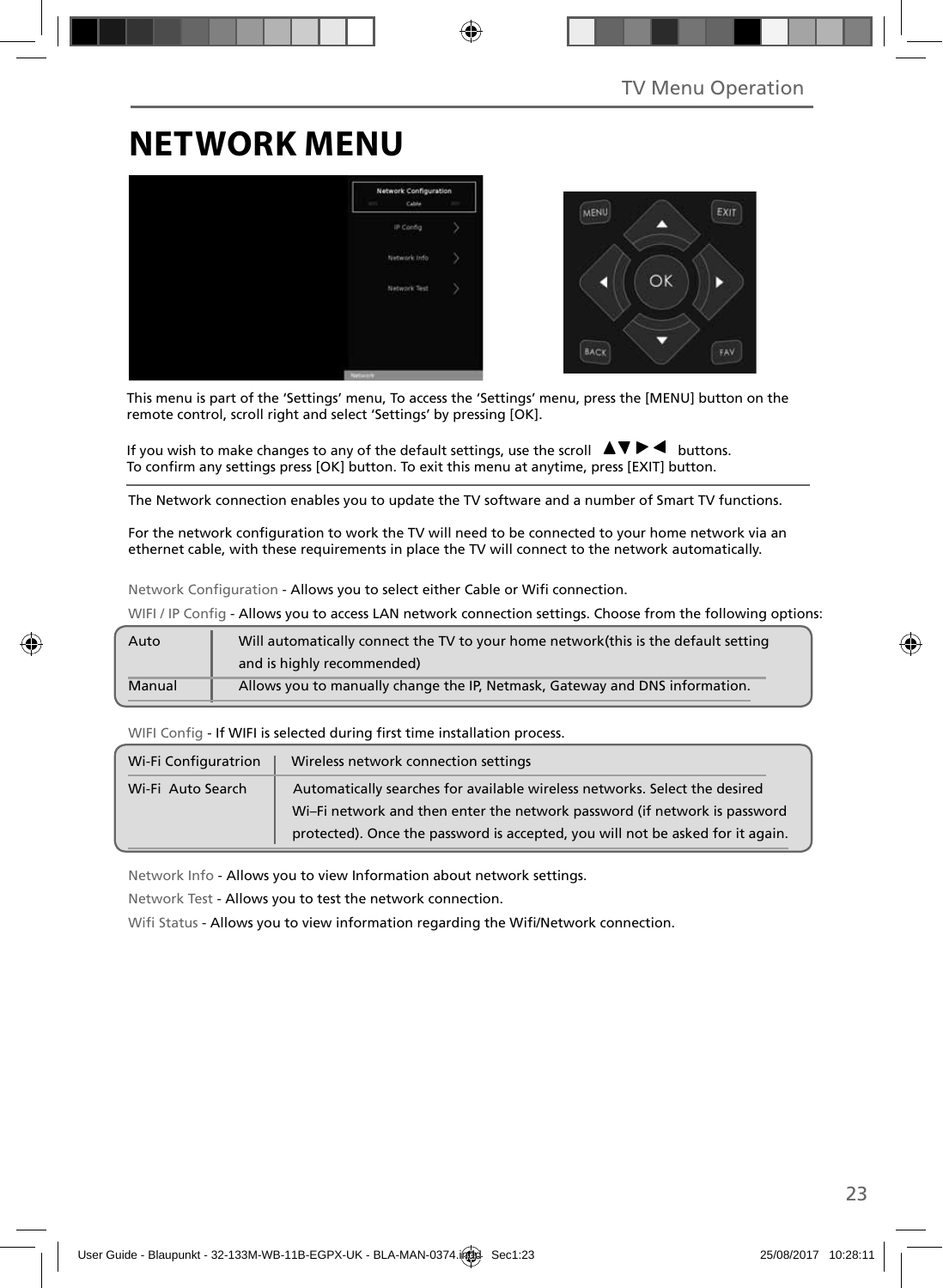## **TIME MENU**



This menu is part of the 'Settings' menu, To access the 'Settings' menu, press the [MENU] button on the remote control, scroll right and select 'Settings' by pressing [OK].

If you wish to make changes to any of the default settings, use the scroll  $\blacktriangle \blacktriangledown \blacktriangleright \blacktriangleleft$  buttons. To confirm any settings press [OK] button. To exit this menu at anytime, press [EXIT] button.

Auto Sync - Automatically sets date and time.

Clock - Shows the date and time.

Off Time - Allows you to set a specific time for your TV to turn off.

On Time - Allows you to set a specific time for your TV to turn on, the channel it will then display, the

source it will be on and also the volume. This function can then be toggled to repeat every day or a certain day.

Sleep Timer - Lets you set the sleep timer so the television automatically switches off after a set amount

of time. Off -> 10min -> 20min -> 30min -> 60min -> 90min -> 120min -> 180min -> 240min.

OSD Timer - Lets you adjust the amount of time the On Screen Menu stays on the screen

before disappearing. Off -> 5secs -> 15secs -> 30secs -> 60secs.

Auto standby - Set 'Auto Standby' to OFF, 3 hours, 4 hours or 5 hours.

Time Zone - Change your current time zone.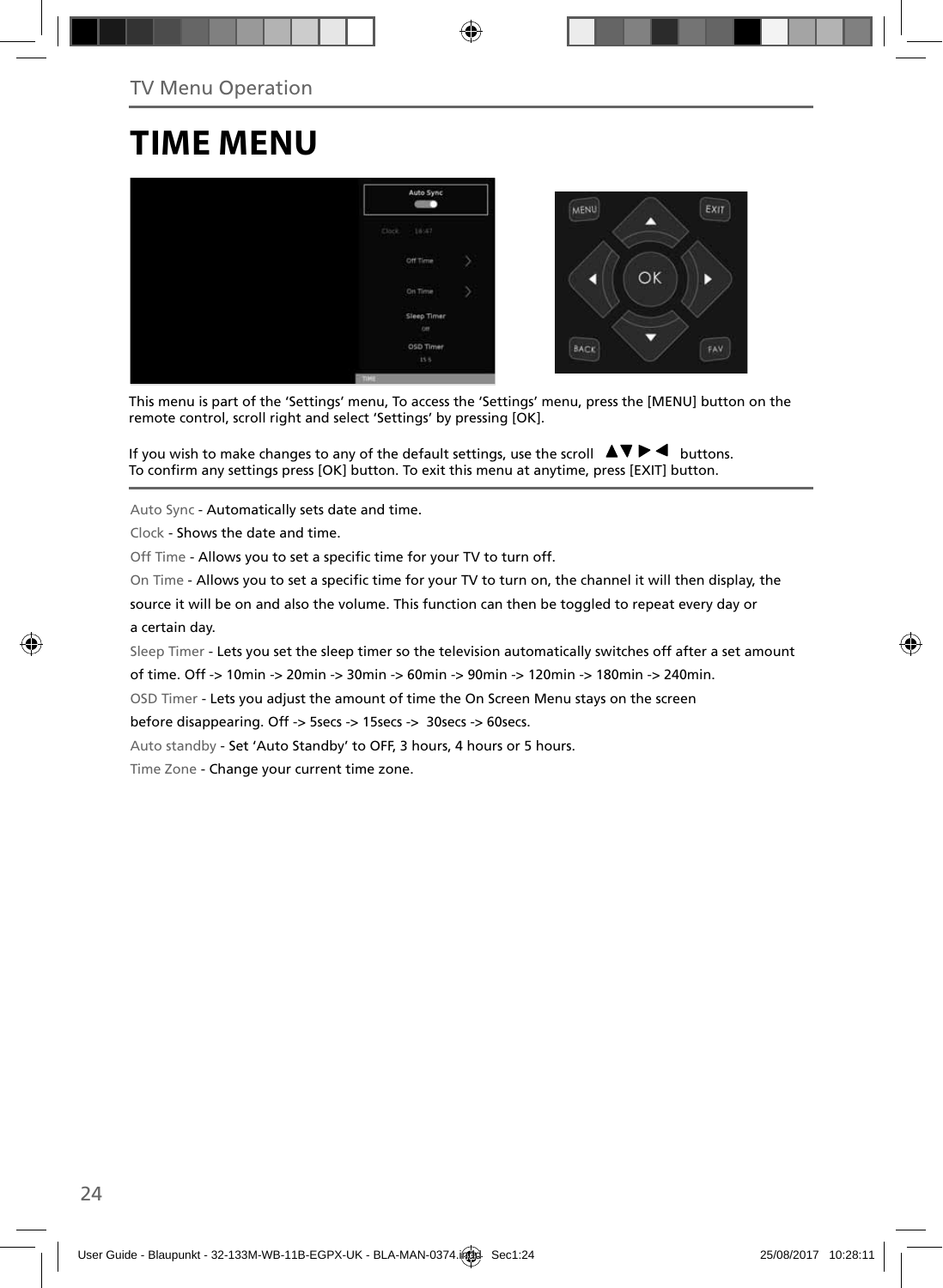# **LOCK MENU**



This menu is part of the 'Settings' menu, To access the 'Settings' menu, press the [MENU] button on the remote control, scroll right and select 'Settings' by pressing [OK].

If you wish to make changes to any of the default settings, use the scroll  $\blacktriangle \blacktriangledown \blacktriangleright \blacktriangleleft$  buttons. To confirm any settings press [OK] button. To exit this menu at anytime, press [EXIT] button.

Hotel/System Lock - Allows you to lock or unlock the menu. You will be asked to enter a 4 digit password

Use the **◄** button to quit the password input or use the **►** button to clear. Default password is 0000.

Set Password - Allows you to change the password.

Channel Lock - Allows you to lock certain channels manually.

Parental Guidance - Allows you to set the rating to block certain content based on age information.

Key Lock - Allows you to lock the buttons on the side of the TV set.

Source Lock - Allows you to lock the source menu.

Hotel Mode - Additional settings.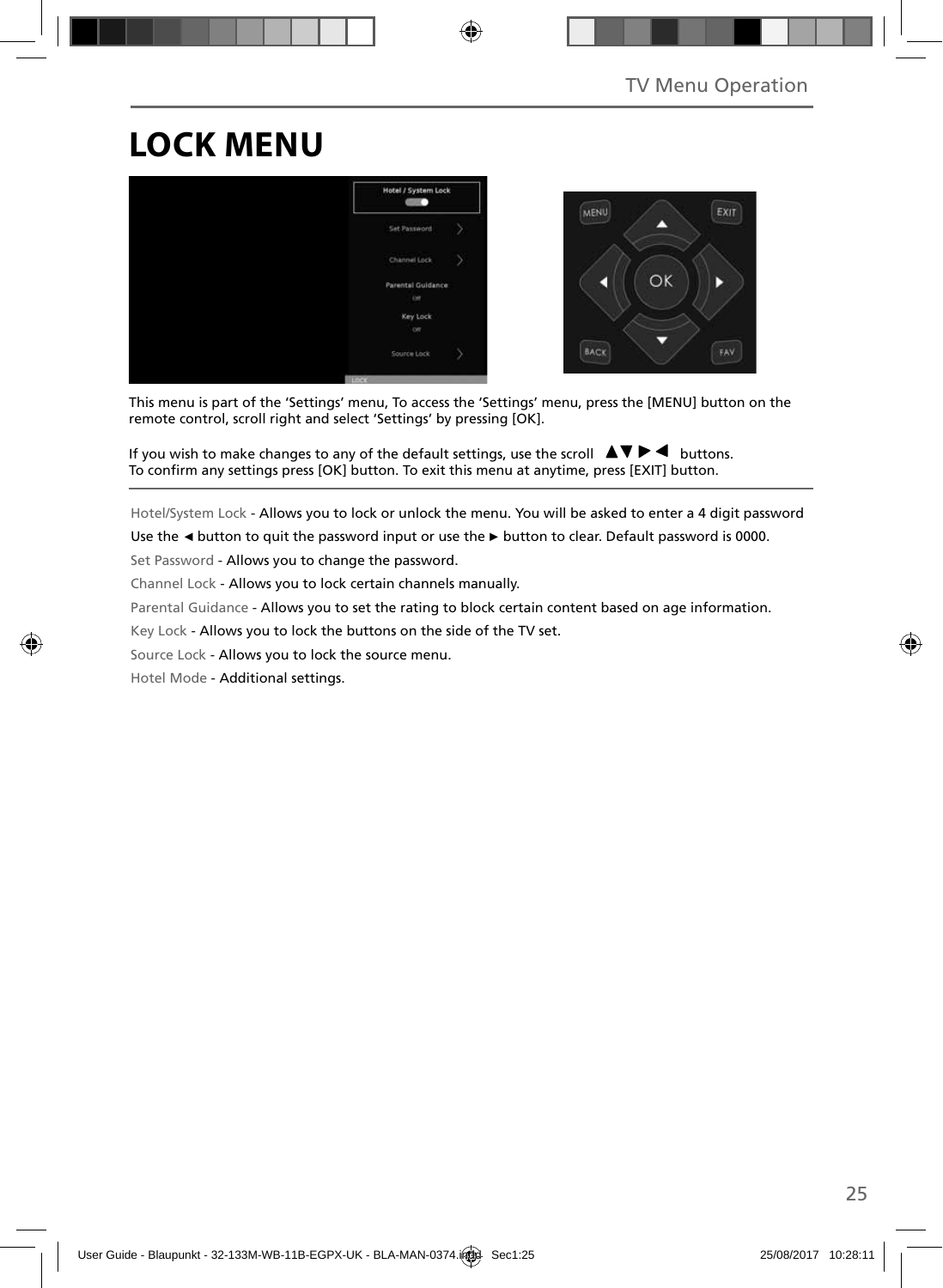## **SETUP MENU**



Language - Allows you to change the language of the menu.

Audio Language - Select your preferred primary audio language.

Audio Language 2 - Select your preferred secondary audio language.

Subtitle Language - Select your preferred primary subtitle language.

Subtitle Language 2 - Select your preferred secondary subtitle language.

Hearing Impaired - This allows the user to turn on the Hearing Impaired function, this produces subtitles on the screen which provide a description of what is happening during the selected program.

Blue Screen - Changes the background when there is no input between clear and a blue background (only available on some sources).

First Time Installation - Allows you to access the First Time Installation menu and retune the TV set. Software Update (USB) - Allows you to update your TV with the newest software using a USB memory stick. Software and instructions are available on our website.

Software Update (NET) - Allows you to update your TV with the newest software via your internet connection.

Reset TV - This resets the menus to factory settings and clears all the TV channels from the television. HDMI CEC (Consumer Electronic Control) - Allows HDMI devices to control each other and allows the user to operate multiple devices with one remote control (only available with compatible devices).

LED Status - LED Status - Allows the user to switch the LED power indicator light ON or OFF when the TV is being operated.(When this option is set to OFF the LED power indicator light will flash when the remote control is used and will flash red during the normal start up process).

Standby Scan - When the TV is put into standby mode a standby scan will be performed, during this process the TV will scan for new channel information and automatically update the channel list if any changes are found, both the visual and audio functions will be off, once the scan is complete the TV will stay in standby mode.

Version Info - Allows you to view the version/information of the software installed on the TV set.

**Note**: For further support with software updates, contact our technical support team or refer to the 'product support' section of the website. If the TV is using the newest software available it will not attempt to update the software.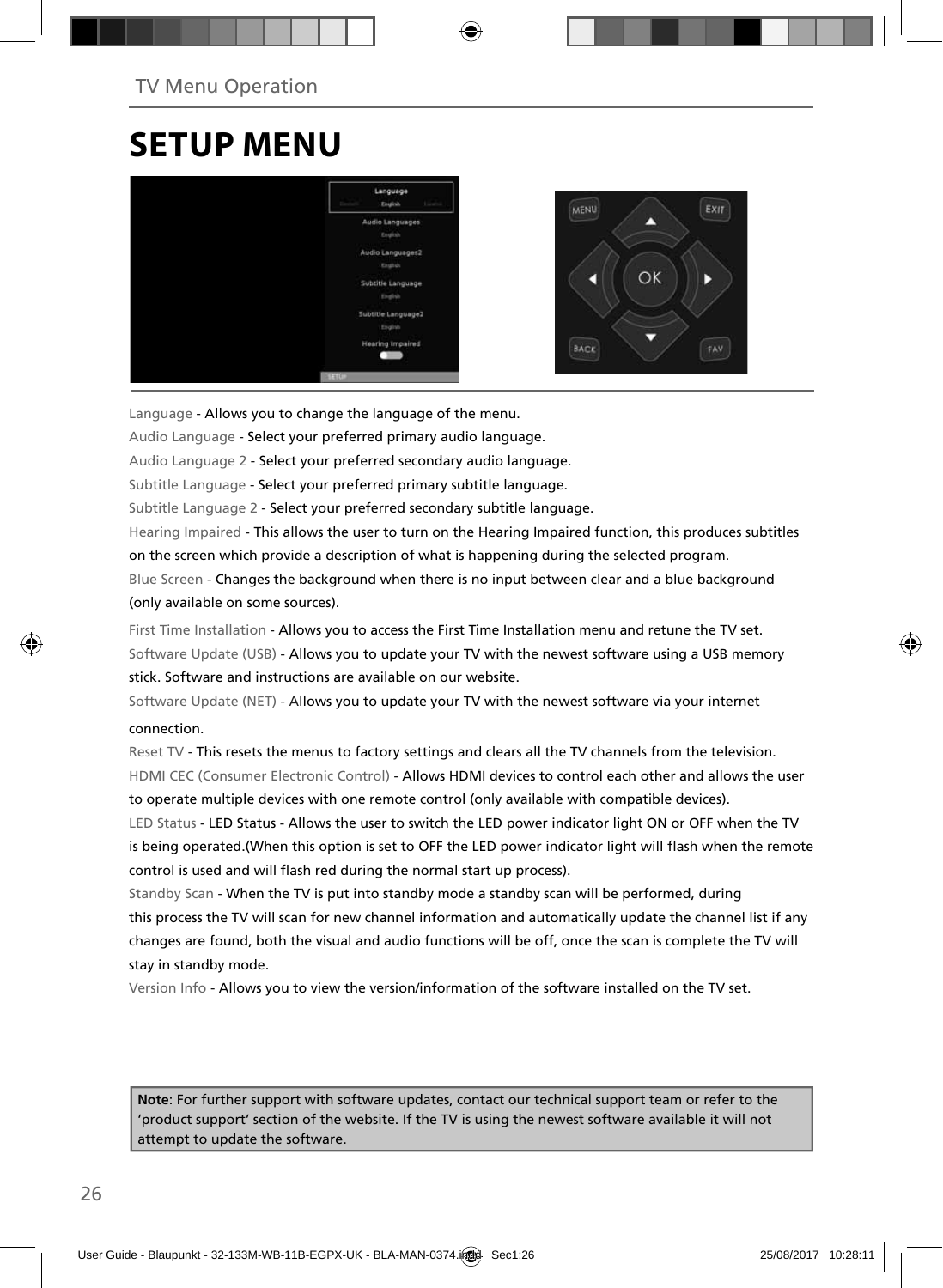## **MORE APPS MENU**



To access this menu, press [MENU] button on the remote control and scroll right. To select a sub menu press [OK].

If you wish to make changes to any of the default settings, use the scroll  $\Box \blacktriangleright \blacktriangleleft$  buttons. To confirm any settings press [OK] button. To exit this menu at anytime, press the 'MENU', 'EXIT' or 'BACK' button on the remote control.

As well as the Netflix, BBC iPlayer and YouTube apps included in the main menu, the More Apps menu, located at the bottom of the screen, allows you to access more the TV set's "SMART" features such as Web Browser, BBC Sport, BBC News etc.

### Blaupunkt Smart Portal



Blaupunkt Smart Portal is a portal to a variety of apps and multimedia which the TV acesses via the internet. To enter the Blaupunkt Smart Portal you will be prompted to enter a language and accept the terms and conditons. Once the relevant information has been entered you will be able to use a range of features such as MUZU.TV, Viewster and Dailymotion. Content is updated and managed from a central source, so look out for new features and updates.



**Note**: If you wish to reset the settings for Blaupunkt Smart Portal back to the default settings, you will need to access the Blaupunkt Smart Portal and enter the settings menu. In the settings menu scroll down and select 'reset your device', you will then be asked 'Yes' or 'No' to confirm your decision, highlight 'Yes' and press 'OK' on the remote control to complete the reset process.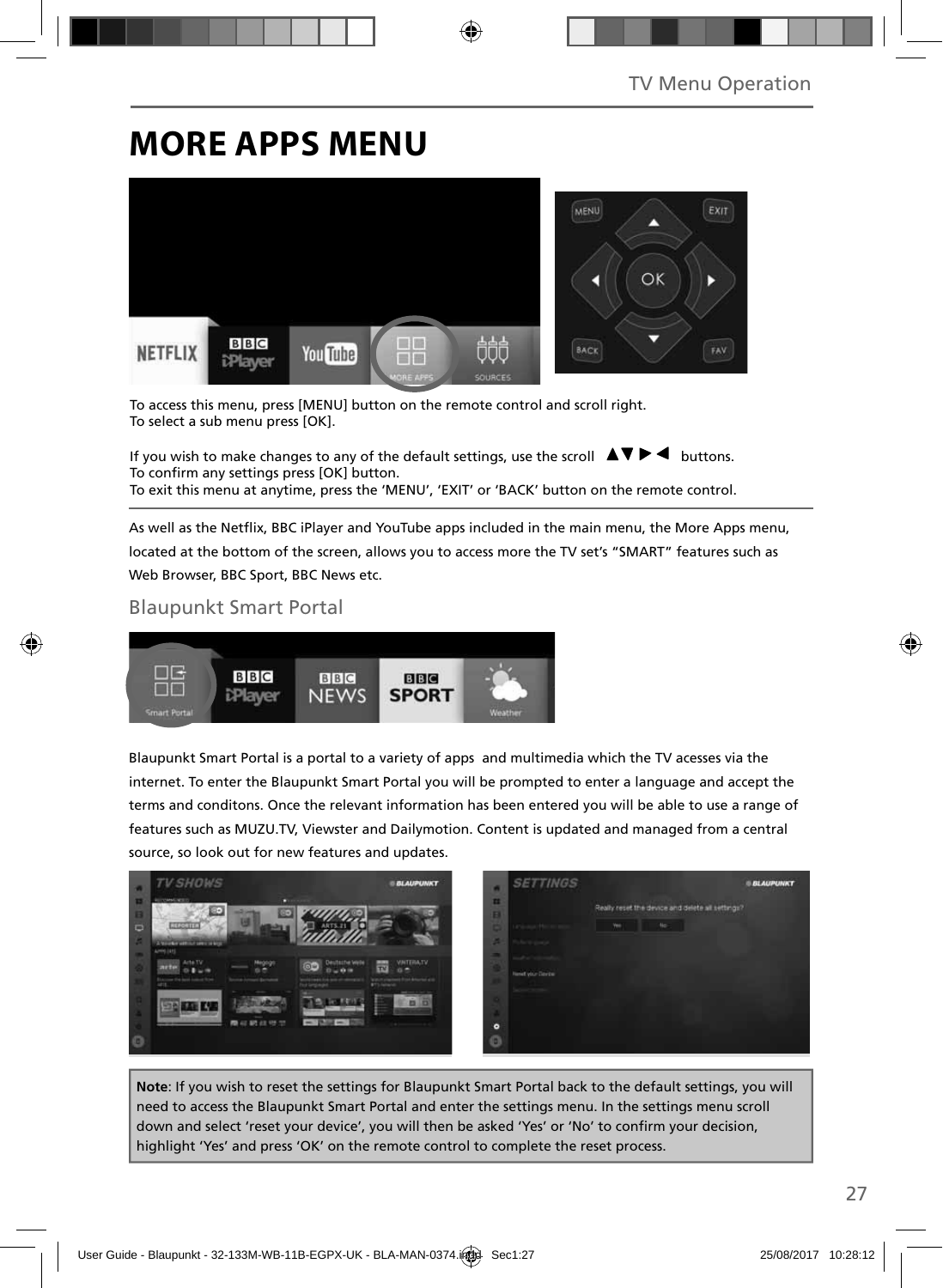# **MORE APPS MENU**

## Applications



BBC iPlayer - Catch up on your favourite BBC TV programmes and view exclusive content. BBC News - Access the BBC News app for up-to-the-minute and breaking news reports. BBC Sport - The BBC Sport app offers the latest sports news, live action, scores and highlights. Weather - keep track of the weather by using the weather forecasting app, AccuWeather. Web Browser - Application for accessing websites via the internet. Use the following buttons for navigation in the browser:

| $CH+$                | Scroll page up             |
|----------------------|----------------------------|
| CH-                  | Scroll page down           |
| <b>Red Button</b>    | Show/hide browser menu bar |
| <b>Yellow Button</b> | Zoom in                    |
| <b>Blue Button</b>   | Zoom out                   |

**Note:** The Netflix and YouTube apps are included within the main menu for quicker access, they are not included in the "More Apps"menu.

# **MEDIA MENU**

Miracast (screen mirroring)



The Miracast (screen mirroring) feature allows you to connect to a compatible external device such as a tablet and/or smartphone. Once connected, your device will mirror all its content on to the TV, this allows you to view photos, emails and allows almost unlimited applications including many video on demand and subscription based services, for example Blinkbox, Netflix and Amazon, to be played on your smartphone or tablet and at the same time wirelessly 'streamed' and viewed on the TV.

Many Android and Windows devices include 'Screen Mirroring' as standard. Apple devices do not currently allow it, however, it is possible to 'mirror' from your Apple smart phone or IPad etc. when used with an Apple TV box (available separately).

**Note**: If your smartphone or tablet does not include 'Mirroring', it may be possible to connect a suitable cable from your device directly to one of the HDMI inputs on the rear of the TV (for example, if your device supports video output and has a Micro USB socket, you can purchase a Micro USB to HDMI cable from your retailer).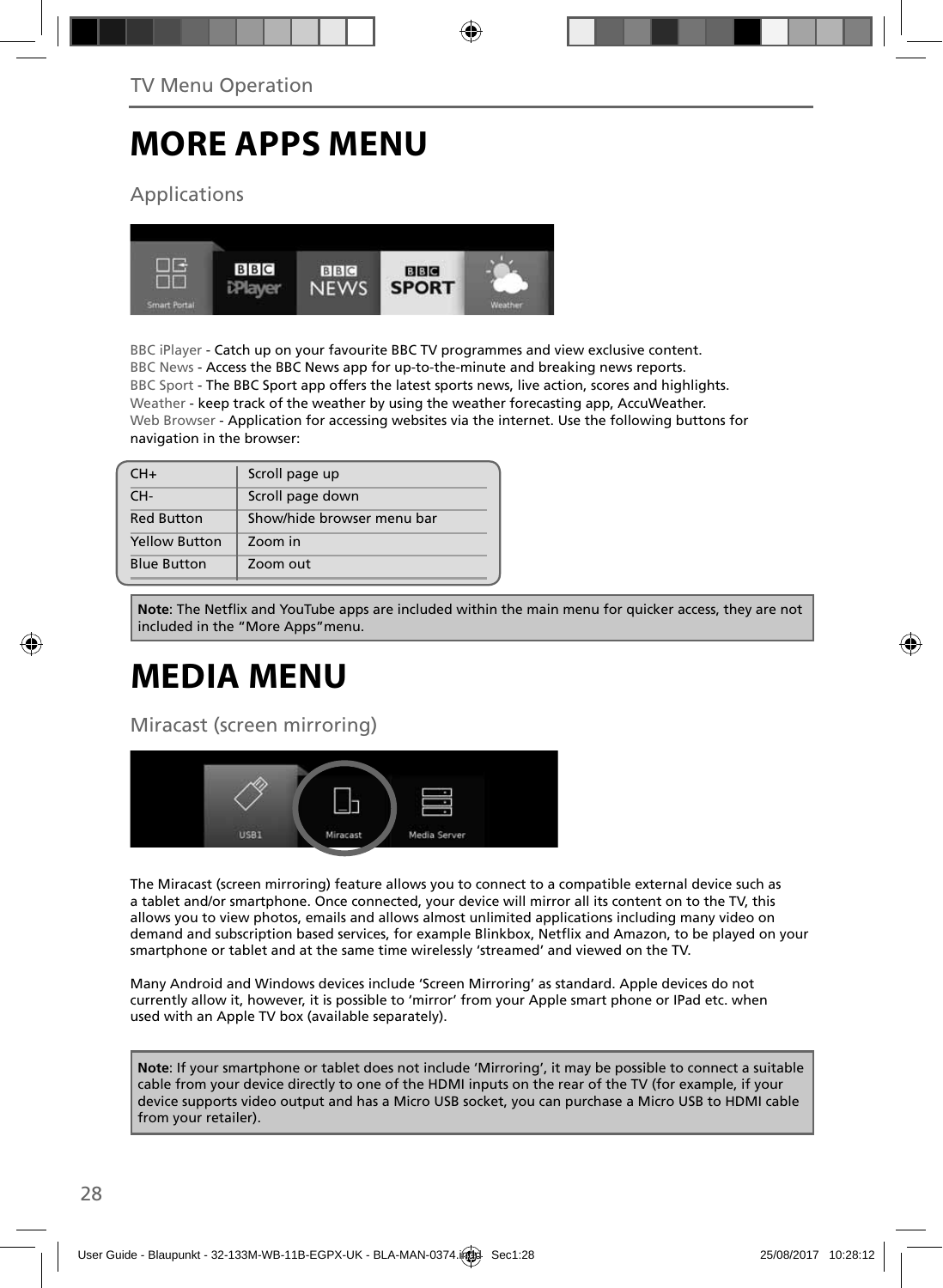# **MEDIA MENU**

### USB mode and media server



The USB media and the media server offer the playback of various different types of content that is either saved on your USB memory stick or external media server. (USB mode allows you to view/playback files from an external USB device and Media Server connects to your home network and can view/playback files from your laptop, PC, tablets and smart phones).

When accessing the USB media or media server features the below menu screen will appear. The content will be divided into Photo, Music, Movie and All.



1) You can navigate through the menus using the scroll  $\triangle \triangledown \triangleright \blacktriangleleft$  buttons on the remote control, to confirm the item you wish to play/view press the [OK] button.



3) You can now access the item. Press OK to view. 4) Whilst viewing your media, you can control



2) USB - Select the USB drive (If your drive only has 1 partition you will only see 1 item) Media server - Select the external device that you would like to access.



the item by using the remote control buttons (below) or by pressing (Info) to access the on-screen playback menu, you can now make your selection by using the  $\blacktriangle \blacktriangledown \blacktriangleright \blacktriangleleft$  and (OK) buttons on the remote control.



Tip: If you experience a playback issue, please ensure the files being used are the correct format (example - the picture plays but no sound) See technical specification page for compatible file types

Note: USB extension cables are not recommended as they can cause a reduction in picture/audio quality and stoppages during play back of USB content.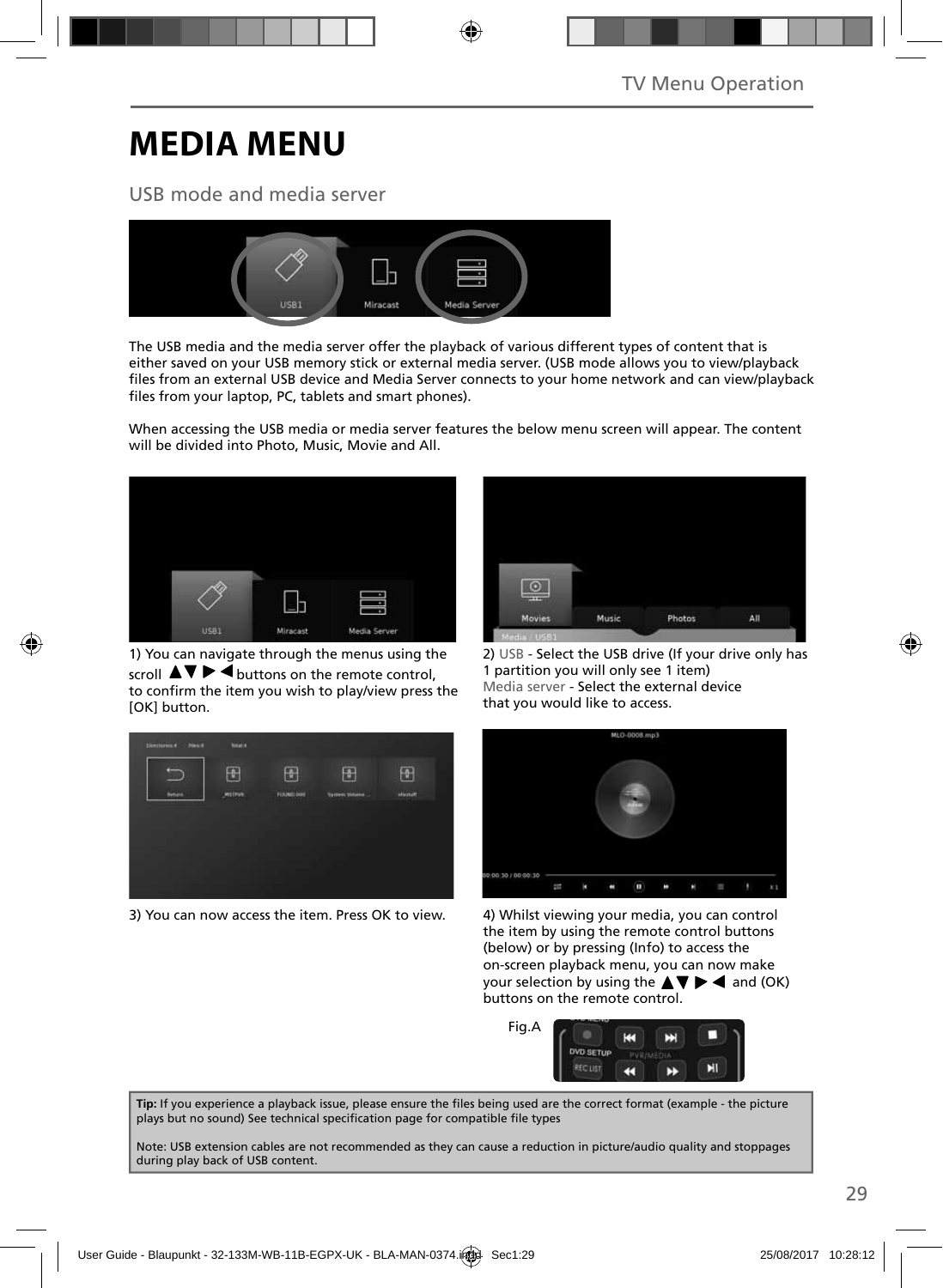## **USB RECORD - FREEVIEW/SOARVIEW MODE**

USB RECORD – FREEVIEW/SAORVIEW MODE - FOR MODELS WITH THE PVR FUNCTION ONLY Built into this television is a USB record facility. This function is available in Freeview/Soarview mode when used in conjunction with a compatible USB memory stick or USB hard drive. The benefits of this are as follows:

- Pause live TV and then playback, fast forward and rewind (up to live TV)
- One button record, if you decide you want to record the current programme
- Easy programmable recording from the 7 day TV Guide

Due to the nature of the product, it is necessary to use a high speed USB memory stick (as the TV reads from and writes to the memory stick at the same time, some memory sticks may not be suitable).

You can purchase high speed memory sticks from some computer stores, alternatively, we have a selection of tested and compatible memory sticks available to purchase directly from the helpline/web site.

Recommended Minimum Specification - USB Memory Stick

| <b>Read Speed</b>  | 20 Mb/s (MegaBit Per Second) |  |
|--------------------|------------------------------|--|
| <b>Write Speed</b> | 6 Mb/s (MegaBit Per Second)  |  |

**If you wish to use a USB portable hard drive larger than 32GB, please refer to the FAQ section at the rear of this user guide.**

## Pause Live TV (Time Shift)

Pausing Live TV is very simple.



 $\left(\blacksquare\right)$  - Press the play/pause button and the television will pause and the live content will be recorded. To resume watching press play/pause again.

 $\bigoplus$  - Press fast forward to go forward in a recording (i.e. to skip adverts).

 $\bigcirc$  - Press fast rewind to go back in a recording (i.e. if you fast forwarded too far).

Tip: When you switch the TV to standby or change channel the Time Shift memory is wiped. To restart time shift you must press play/pause button.

### One Button Record

At any point in time you may decide to record the current programme that you are watching. To do this you need to press the red button highlighted below.



### Playback files from Record list

To playback recorded files you will be required to have the TV set to the Freeview/Saorview source mode. Once set to the correct source, access the recorded list by pressing the REC LIST (Recorded List) button on the remote control, the recorded list should now appear on the screen, press OK on the chosen file to start.



Tip: This television contains one TV tuner, therefore it can only record the channel you are watching or record one channel while the television is in standby mode.

Note: USB record function is only available in Digital/Freeview TV mode. Due to copyright laws and illegal copying/recording it is not possible to record to/from any other input/output source.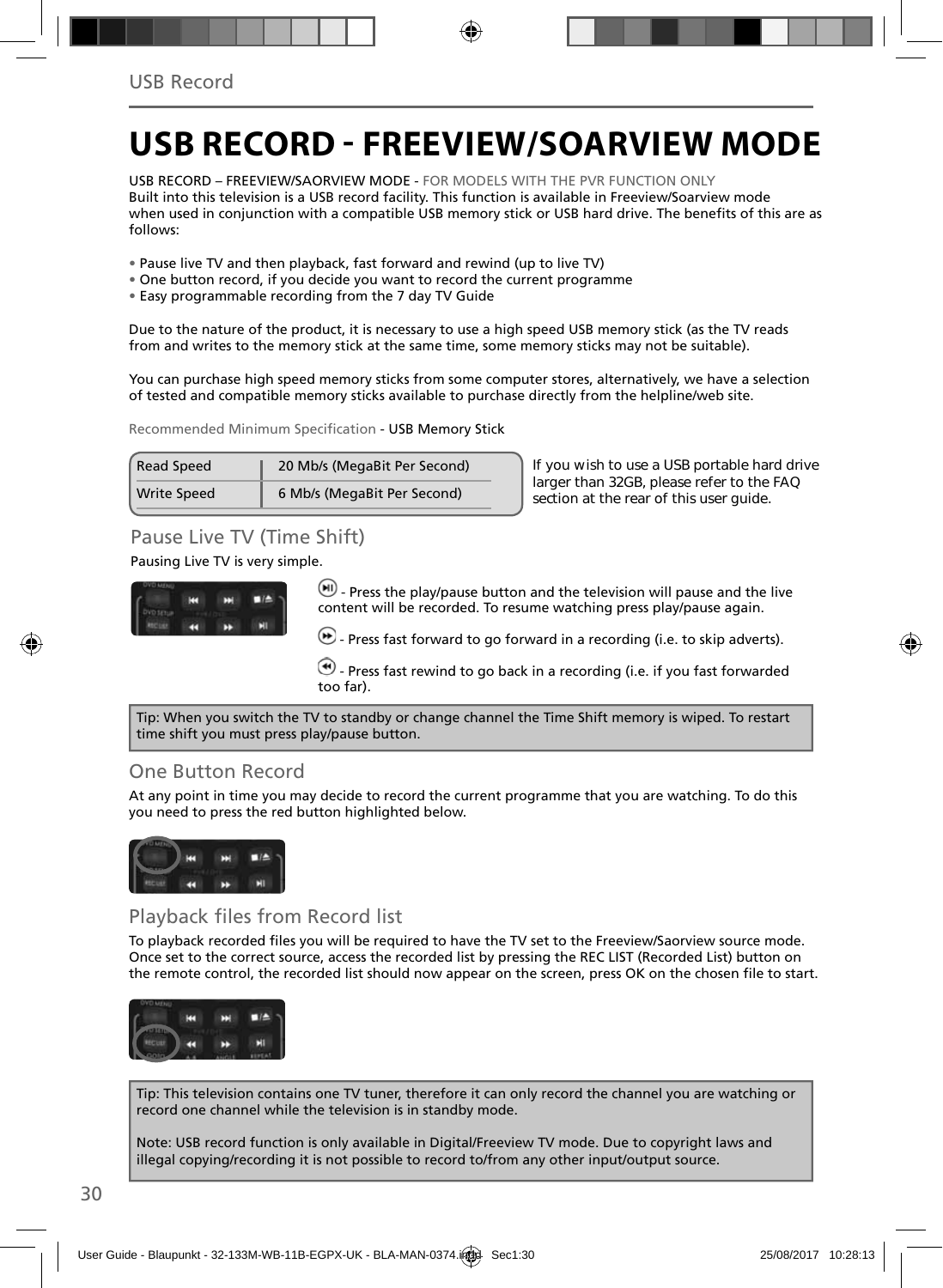## **USING YOUR TV WITH A SKY DIGITAL SET TOP BOX**

### **Option 1) Connecting your TV to your Sky box (when both the TV and Sky Box are located in the same room)**

Depending on your Sky Box & TV model, connect either by SCART or HDMI cables (available separately) .

If connecting by SCART, select the 'Input source' on the TV as SCART. If your TV does not have SCART, please refer to 'Connections' pages in this user guide for alternative ways to connect.

If connecting by HDMI, select the 'Input source' on the TV as HDMI (if the TV has more than 1 HDMI port, ensure you select the input source to match the HDMI numbered port on the rear of the TV).

If you wish to use your Sky remote to operate the TV's functions, you will need a Sky remote control (Revision 9 or later) and you will need to program a 4 digit code into it. See bottom of this page.

### **Option 2) Connecting your TV to your Sky box (when your Sky box is located in a different room to the TV)**

Please note, if you are adding a 'Magic Eye/TV Link' to your system so that you can use your Sky remote control to change the Sky channel in the room where the 2nd TV is located, please refer to the instructions included with the TV link/magic eye in order to ensure the RF or RF2 output on your Sky box is powered on. (The red LED light on the TV link/magic eye will light up if the RF / RF2 output is correctly set



up) If you do not have the instructions that came with the TV link/magic eye, instructions on how to do it can be found on our web site.

1) To tune the TV to the Sky box, on the 2nd TV, select the 'Analogue' input source.

2) Select the channel that you wish to store the Sky box/channel on. (If you do not use channels 1-5 because you no longer have analogue terrestrial channels after digital switchover, you may choose to select channel 1 to store the Sky box/channel, if you still have and use analogue channels 1-5, you may for example decide that channel 6 is the best option for you)

3) Press the corresponding number on the remote control to select the desired analogue channel chosen as per point 2 above.

4) On the TV remote control, press Menu. Now navigate through the menus to select Manual Tuning or Analogue Manual tuning (refer to the Tuning/Channel menu section of this user guide if necessary)

5) Manually tune in the channel (usually, the Sky box is at a frequency between 800Mhz and 850Mhz) once the Sky box/channel is found, press 'OK' to store it.

If you wish to use your Sky remote to operate the TV's functions, you will need a Sky remote control (Revision 9 or later) and you will need to programme a 4 digit code into it. See below.

**Using a Sky remote or a universal remote to operate your TV** 

**Sky remote control** - If you wish to use your Sky remote to operate the basic functions of your TV, you need to program a 4 digit code into it. Please note - you will need a Sky Revision 9 remote control (or later). **The code required for this television is 2134.** If you wish to upgrade/replace your existing Sky remote control to the latest version, you can do so on our website.

**Universal remote control** - If you wish to use a Universal remote control to operate your TV, please refer to the website for a full list of codes. (Please note we only have codes for One for All branded remote controls, if you have an alternative brand of Universal remote, please refer to the manufacturer for the code.)

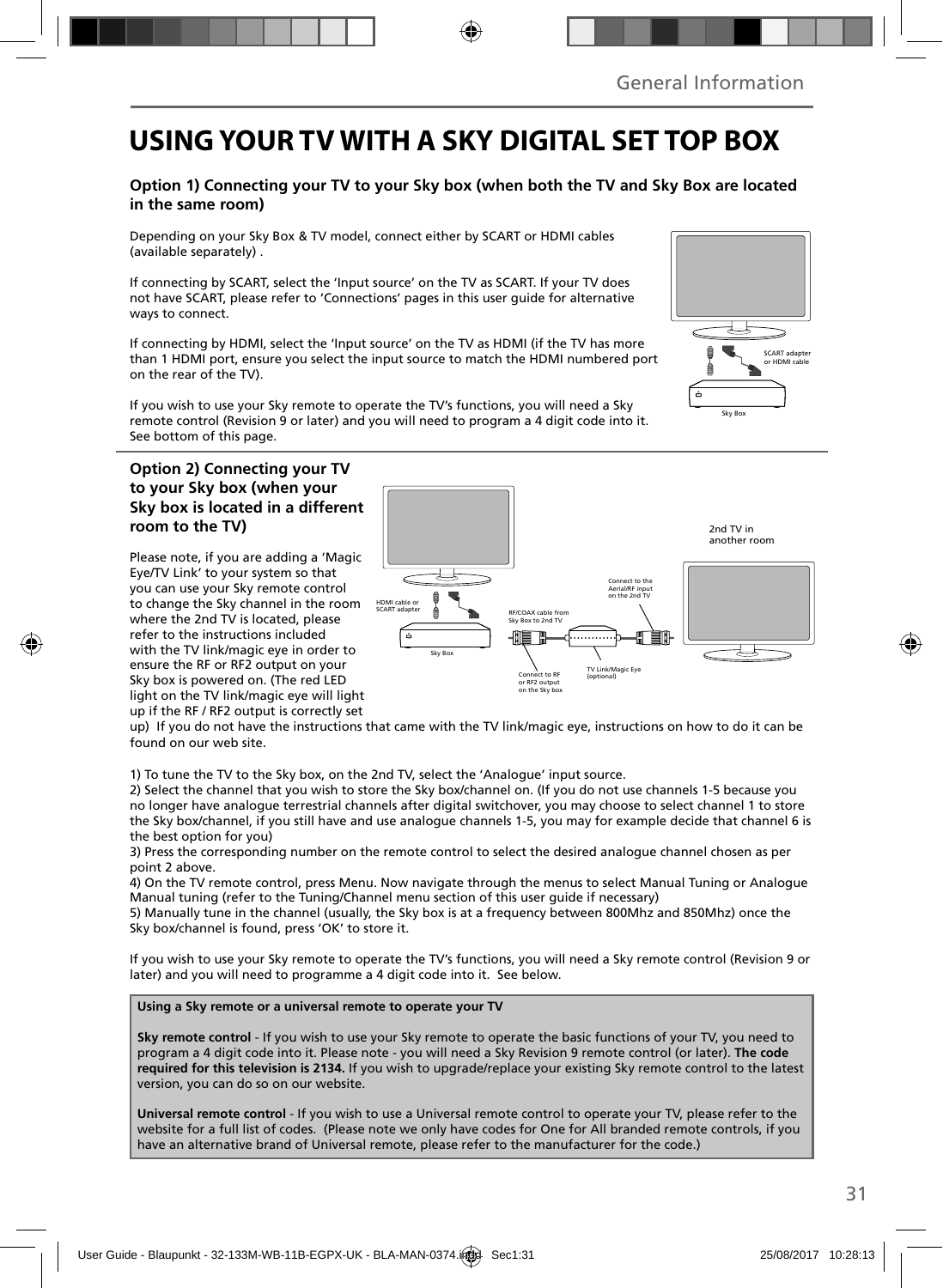# **FREQUENTLY ASKED QUESTIONS**

| General                    | I would like to have louder<br>sound by connecting additional<br>speakers. For TV models with<br>digital optical audio output.       | Option1) Use the 3.5mm headphone output and a 3.5mm to phono cable<br>(available separately) to connect to an amplifier/surround sound system. Please<br>note this will deactivate the TV's built in speakers.<br>Option 2) Connect a digital optical audio cable from the TV's digital optical audio<br>output to your amplifier/surround systems digital optical audio input.                                                                                                                                                                                                                                                     |
|----------------------------|--------------------------------------------------------------------------------------------------------------------------------------|-------------------------------------------------------------------------------------------------------------------------------------------------------------------------------------------------------------------------------------------------------------------------------------------------------------------------------------------------------------------------------------------------------------------------------------------------------------------------------------------------------------------------------------------------------------------------------------------------------------------------------------|
| General                    | Why are some options in the menu<br>unavailable and greyed out.                                                                      | Some options are only available in certain sources, i.e. HDMI. They are<br>unavailable in the other sources where they have no affect.                                                                                                                                                                                                                                                                                                                                                                                                                                                                                              |
| General                    | Can I stop my TV automatically<br>turning off after 4hrs?                                                                            | Yes, in the 'Time' menu settings, scroll down to Auto standby and select OFF.                                                                                                                                                                                                                                                                                                                                                                                                                                                                                                                                                       |
| General                    | Why does the led flash when I turn<br>on my TV?                                                                                      | The LED will flash during the TV's boot up process. Once the TV is fully operational the LED<br>light will stop flashing, indicating that the TV is fully functional and ready to use.                                                                                                                                                                                                                                                                                                                                                                                                                                              |
| TV                         | I have tuned in Digital TV but I<br>am not receiving any or all of the<br>channels and/or the channels I<br>receive are breaking up. | 1) Check you are in an area that can receive Freeview/Saorview, visit www.freeview.co.uk or<br>www.saorview.ie<br>2) Check you are using an aerial that is able to receive a good digital signal. In most cases,<br>you will need an outdoor digital hi-gain/wideband aerial. In areas that have excellent<br>digital coverage, you may be able to use a loft type aerial but it is highly likely that you will<br>also need to connect a booster between the back of the TV and the TV aerial wall socket.<br>Unfortunately, to receive a good enough digital signal, it is not possible to use a portable/<br>indoor type aerial. |
| TV                         | I have re-tuned my television but<br>when I switch it off it is not storing<br>the channels.                                         | If the TV does not save the channels when you power it off, it's likely the channel database<br>has become corrupt.<br>1) Turn off the TV.<br>2) Remove the RF/Aerial cable from the rear of the TV and then turn the TV back on again.<br>3) Using the remote control, press Menu followed by 8-8-8-8 to enter the initial setup/first<br>time installation menu.<br>4) Press OK (let the TV run the full tuning process).<br>5) Once completed, turn off the TV, reconnect the RF/Aerial cable then turn the TV back on<br>again.<br>6) Repeat steps 3 & 4.                                                                       |
| <b>VCR/DVD</b><br>Recorder | I have connected the TV to my VCR<br>or DVD Recorder via SCART but it is<br>not recording.                                           | In addition to connecting via SCART, you should connect the aerial cable from the wall<br>socket to your VCR/DVD Recorder and another aerial cable from the VCR/DVD Recorder to<br>the TV.                                                                                                                                                                                                                                                                                                                                                                                                                                          |
| <b>Game Consoles</b>       | I have connected my Playstation/<br>Xbox to the TV via HDMI, but I am<br>not receiving any pictures or sound<br>on my TV             | 1) Ensure the TVs' source is set to HDMI.<br>2) Check your settings on your Playstation/Xbox are as per the Playstation/Xbox<br>instruction manual.                                                                                                                                                                                                                                                                                                                                                                                                                                                                                 |
| <b>Game Consoles</b>       | I have connected my Playstation/<br>Xbox to the TV via Component<br>cables (red, green & blue) but I am<br>not receiving any sound.  | Component cables only provide HD pictures. For the sound you will need to connect the<br>red & white audio cables on the Playstation/Xbox to the red & white phono inputs (or mini<br>AV input where fitted) on the rear of the TV. Please refer to the 'Connections' pages.                                                                                                                                                                                                                                                                                                                                                        |
| System Lock                | I have changed the password<br>on the television and now<br>forgotten it.                                                            | There is a master password of 4711, to gain access to the TV menu and reset the<br>normal password.                                                                                                                                                                                                                                                                                                                                                                                                                                                                                                                                 |
| USB Mode                   | I have inserted a USB Memory Key,<br>but the TV does not recognise it.                                                               | Ensure the USB Memory Key is formatted to type FAT32.                                                                                                                                                                                                                                                                                                                                                                                                                                                                                                                                                                               |
| USB Mode                   | Using a USB portable hard drive /<br>larger than 32GB.                                                                               | If you wish to use a portable hard drive larger than 32GB, please note that it must be<br>formatted to the FAT32 file system in order to operate on this TV. Windows XP/Vista<br>computers are only capable of formatting up to 32GB, therefore, you will need a software<br>programme/utility to format larger hard drives.<br>Please refer to the website, www.umc-uk.co.uk, for more information.                                                                                                                                                                                                                                |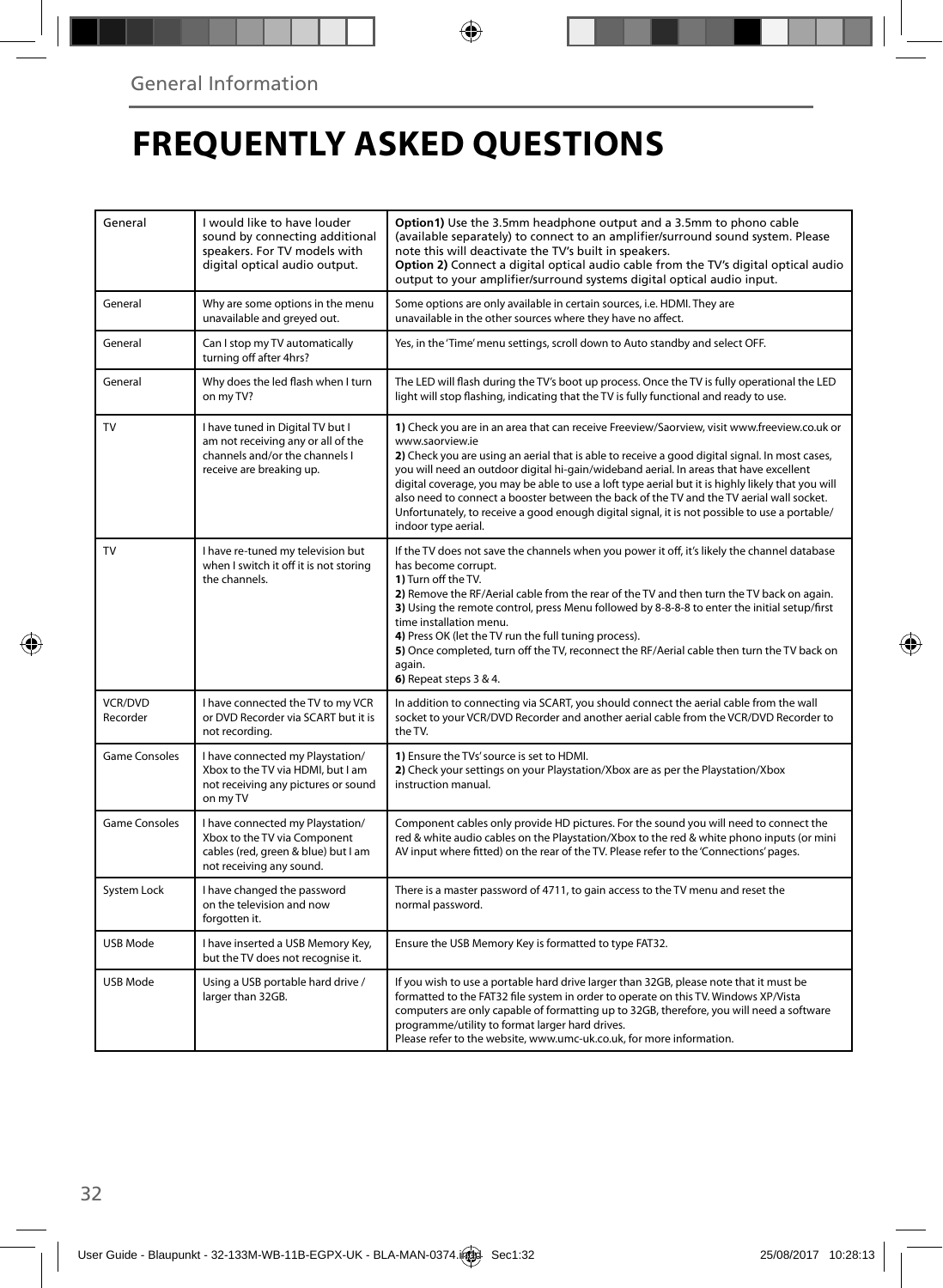# **FREQUENTLY ASKED QUESTIONS**

| Freeview HD | I cannot access all Freeview<br>channels.                                  | Some data channels for Freeview can only be obtained when the TV's ethernet port is<br>connected to your router.                                                                                                                                                                                                                                                                                                                                                                                                                                                                                                                                                                                                                                                                                |  |
|-------------|----------------------------------------------------------------------------|-------------------------------------------------------------------------------------------------------------------------------------------------------------------------------------------------------------------------------------------------------------------------------------------------------------------------------------------------------------------------------------------------------------------------------------------------------------------------------------------------------------------------------------------------------------------------------------------------------------------------------------------------------------------------------------------------------------------------------------------------------------------------------------------------|--|
| Freeview HD | I cannot find the Freeview HD<br>channels.                                 | Freeview HD channels found during tuning will be placed in channel positions above 100.<br>For example, 101 (BBC1 HD), 102 (BBC2 HD) etc.                                                                                                                                                                                                                                                                                                                                                                                                                                                                                                                                                                                                                                                       |  |
| Smart       | I cannot access Smart apps on my<br>Smart TV.                              | Check your TV is connected to the internet and there is suitable signal strength.<br>You can carry out a Network Test as follows:<br>1) Press Menu on the remote control.<br>2) Select 'Network' Menu then 'Network Test'.<br>3) This will show the status of the internet connection.<br>If you have no internet connection you must re-connect your TV as follows:<br>1) Press Menu on the remote control.<br>2) Select 'Network' Menu then 'Wi-fi config'.<br>3) Then 'Wifi Auto Search'.<br>4) The TV will then automatically search for Networks.<br>5) Select the desired network then enter the Network password.<br>6) The TV will then connect.<br>Note: An icon will appear in the top right hand side of the Application page to show you if<br>the TV is connected to the internet. |  |
| Smart       | I cannot access content through the<br>Media Server settings               | Check your TV is connected to your local network and there is suitable signal strength.<br>Check the server devices you are trying to connect with are also on the Network and are set<br>to share content.                                                                                                                                                                                                                                                                                                                                                                                                                                                                                                                                                                                     |  |
| Smart       | I cannot access content through the<br><b>Wireless Connection settings</b> | Ensure the device you are trying to mirror onto the TV is correctly paired with the TV.<br>Check the settings on the device, move your device closer to the TV set, check the user<br>quide of the device to ensure it is compatible with this function.                                                                                                                                                                                                                                                                                                                                                                                                                                                                                                                                        |  |
| Smart       | While using Media Server, access is<br>not possible or connection is slow  | If the folder you are attempting to view contains a large amount of files, it may take a little<br>while to load, this is normal, content may be blocked on the host PC. Reconfigure the host<br>PC to allow external access.<br>Note: Host may not be connected to your network.                                                                                                                                                                                                                                                                                                                                                                                                                                                                                                               |  |
| Smart       | Lcannot access Facebook or Twitter                                         | Ensure that you have an active account and that your network is not blocking access to<br>these sites.                                                                                                                                                                                                                                                                                                                                                                                                                                                                                                                                                                                                                                                                                          |  |
| Smart       | The YouTube app does not work<br>and/or is erratic                         | The Youtube app requires the TV to be set with the correct date and time, please see<br>the 'Time Menu' page for further instructions. Ensure your network is not blocking access<br>to YouTube and the speed of your internet connection is fast enough for viewing<br>YouTube content.                                                                                                                                                                                                                                                                                                                                                                                                                                                                                                        |  |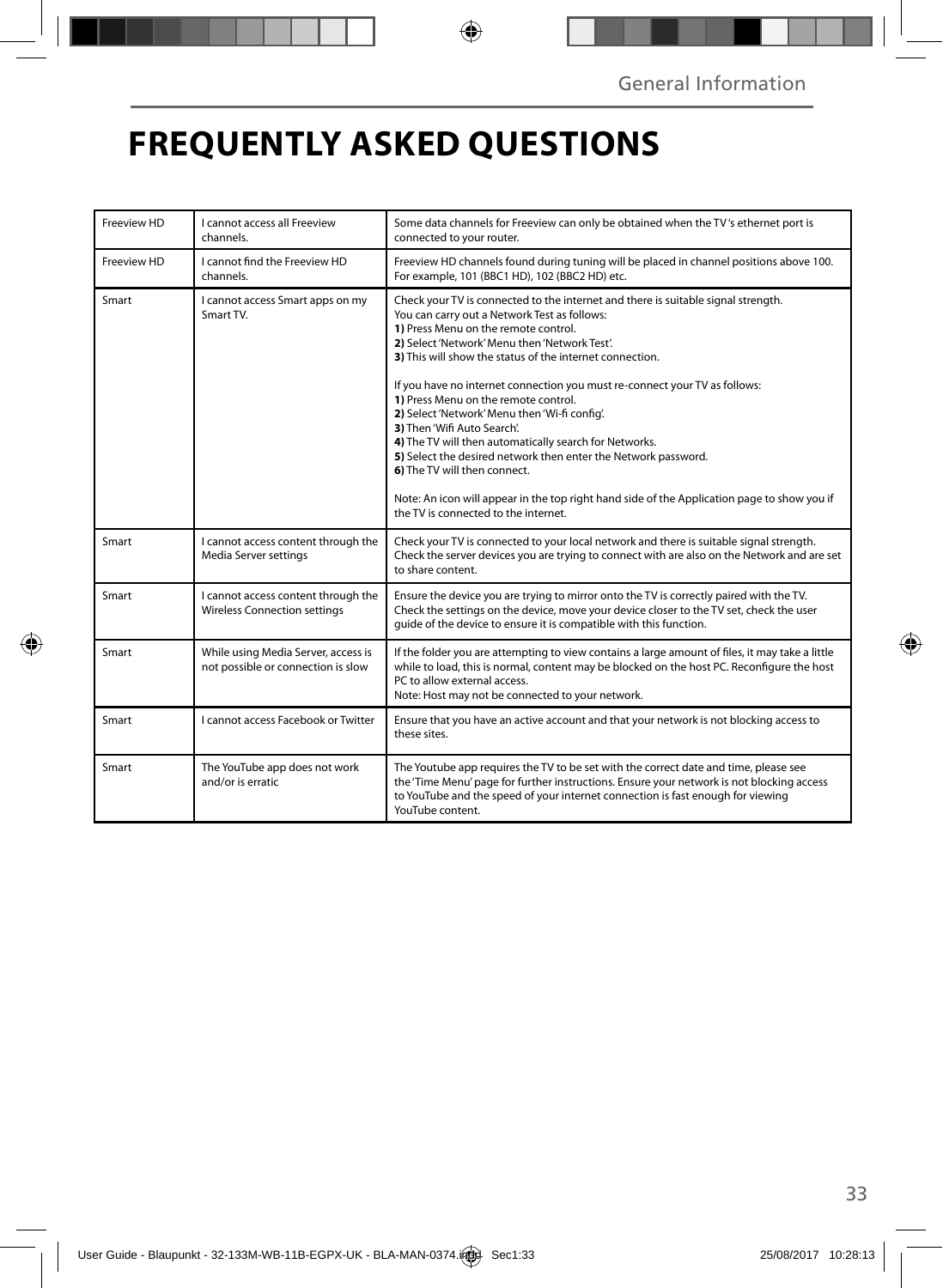# **TECHNICAL SPECIFICATION**

### Product fiche

| <b>Trademark</b>                                                                          | <b>Blaupunkt</b>       |  |
|-------------------------------------------------------------------------------------------|------------------------|--|
| <b>Model ID</b>                                                                           | 32/133M-WB-11B-EGPX-UK |  |
| Energy efficiency class                                                                   | $A+$                   |  |
| Visible screen size (diagonal)                                                            | 81 cm / 32 inches      |  |
| On-mode power consumption                                                                 | 31.0W                  |  |
| Annual energy consumption *1                                                              | 45 kWh                 |  |
| Standby power consumption *2                                                              | < 0.50 W               |  |
| Off mode power consumption                                                                | 0                      |  |
| Screen resolution                                                                         | 1366 (H) x 768 (V)     |  |
| *1: Energy consumption XYZ kWh per year, based on the power consumption of the television |                        |  |

\*1: Energy consumption XYZ kWh per year, based on the power consumption of the television operating 4 hours per day for 365 days. The actual energy consumption will depend on how the television is used.

\*2: When the TV is turned off with the remote control/standby button and no function is active.

## **Additional technical information**

| <b>RF</b>                       | 75 ohm Antenna / Analog / DVB                                                                                                                                                                   |
|---------------------------------|-------------------------------------------------------------------------------------------------------------------------------------------------------------------------------------------------|
| Inputs                          | 3 x HDMI, 2 x USB, 1 x Mini-SCART,<br>1 x RJ45 LAN/Ethernet, 1 x Mini Component/YPbPr,<br>1 x Mini AV IN - Composite Video/CVBS and L/R Audio<br>shared for Composite Video and Component/YPbPr |
| Sound Outputs                   | 1 x Digital Optical Audio output, 1 x 3.5mm Headphone                                                                                                                                           |
| Speaker / Amplifier Watts (RMS) | $2 \times 10 / 2 \times 8$                                                                                                                                                                      |
| Voltage and power consumption   | 220-240V 50Hz<br>31/45/70W<br>(ecomode/standard/max)                                                                                                                                            |
| Dimensions including stand (mm) | 739 W x 493 H x 180 D                                                                                                                                                                           |
| Net weight (Kgs)                | 4.8                                                                                                                                                                                             |
| <b>Wall Mounting</b>            | VESA 200 x 100 (mm)                                                                                                                                                                             |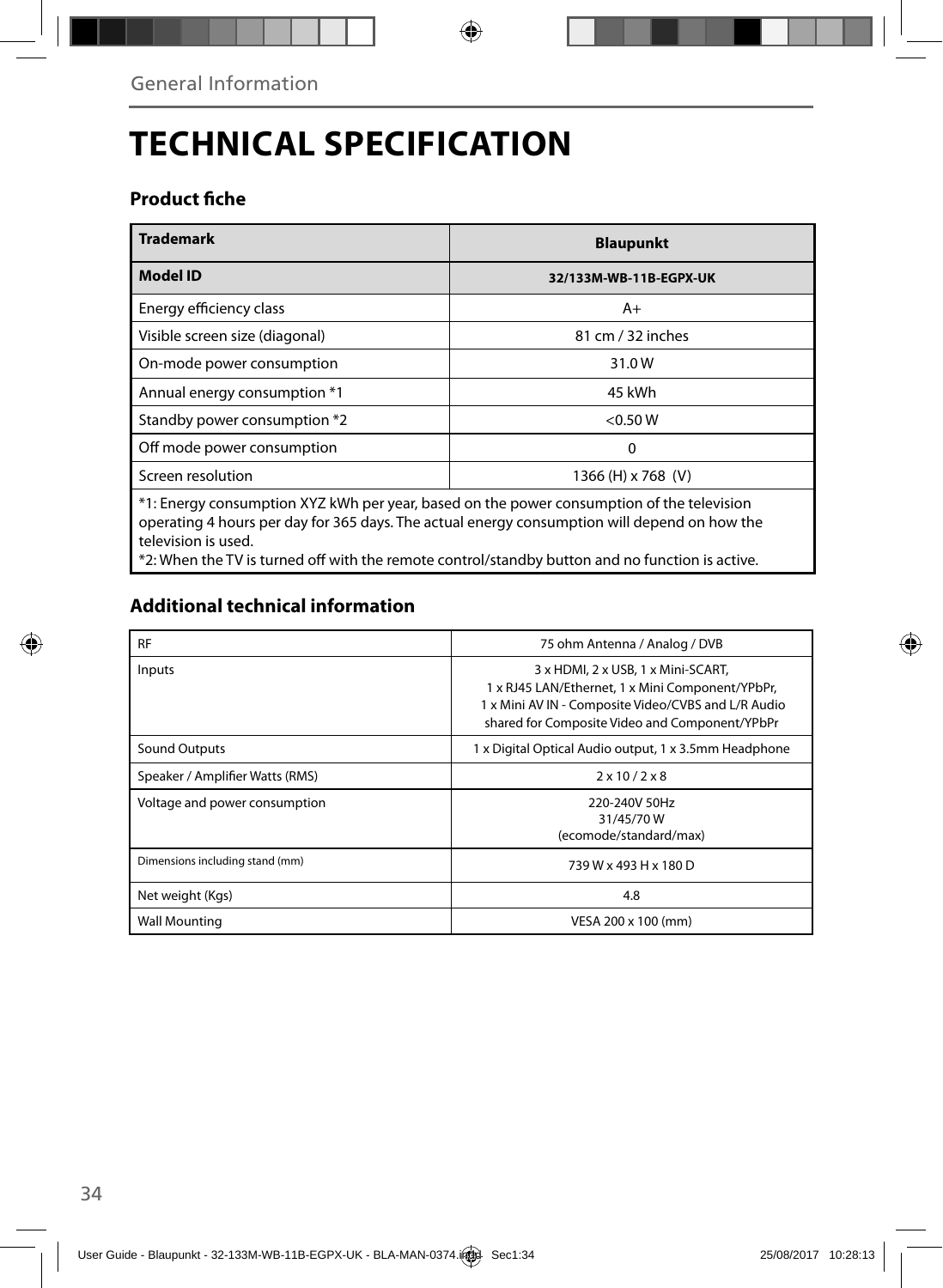# **TECHNICAL SPECIFICATION**

### Product fiche

| <b>Trademark</b>                                                                                                                                                                                             | <b>Blaupunkt</b>        |  |
|--------------------------------------------------------------------------------------------------------------------------------------------------------------------------------------------------------------|-------------------------|--|
| <b>Model ID</b>                                                                                                                                                                                              | 40/133M-WB-11B-FEGPX-UK |  |
| Energy efficiency class                                                                                                                                                                                      | $A+$                    |  |
| Visible screen size (diagonal)                                                                                                                                                                               | 102 cm / 40 inches      |  |
| On-mode power consumption                                                                                                                                                                                    | 48.0 W                  |  |
| Annual energy consumption *1                                                                                                                                                                                 | 70 kWh                  |  |
| Standby power consumption *2                                                                                                                                                                                 | < 0.50 W                |  |
| Off mode power consumption                                                                                                                                                                                   | 0                       |  |
| Screen resolution                                                                                                                                                                                            | 1920 (H) x 1080 (V)     |  |
| *1: Energy consumption XYZ kWh per year, based on the power consumption of the television<br>the contract of the contract of the contract of the contract of the contract of the contract of the contract of |                         |  |

operating 4 hours per day for 365 days. The actual energy consumption will depend on how the television is used.

\*2: When the TV is turned off with the remote control/standby button and no function is active.

## **Additional technical information**

| <b>RF</b>                       | 75 ohm Antenna / Analog / DVB                                                                                                                                                                   |
|---------------------------------|-------------------------------------------------------------------------------------------------------------------------------------------------------------------------------------------------|
| Inputs                          | 3 x HDMI, 2 x USB, 1 x Mini-SCART,<br>1 x RJ45 LAN/Ethernet, 1 x Mini Component/YPbPr,<br>1 x Mini AV IN - Composite Video/CVBS and L/R Audio<br>shared for Composite Video and Component/YPbPr |
| Sound Outputs                   | 1 x Digital Optical Audio output, 1 x 3.5mm Headphone                                                                                                                                           |
| Speaker / Amplifier Watts (RMS) | $2 \times 10 / 2 \times 8$                                                                                                                                                                      |
| Voltage and power consumption   | 220-240V 50Hz<br>48/75/90W<br>(ecomode/standard/max)                                                                                                                                            |
| Dimensions including stand (mm) | 929 W x 609 H x 215 D                                                                                                                                                                           |
| Net weight (Kgs)                | 8.1                                                                                                                                                                                             |
| <b>Wall Mounting</b>            | VESA 200 x 200 (mm)                                                                                                                                                                             |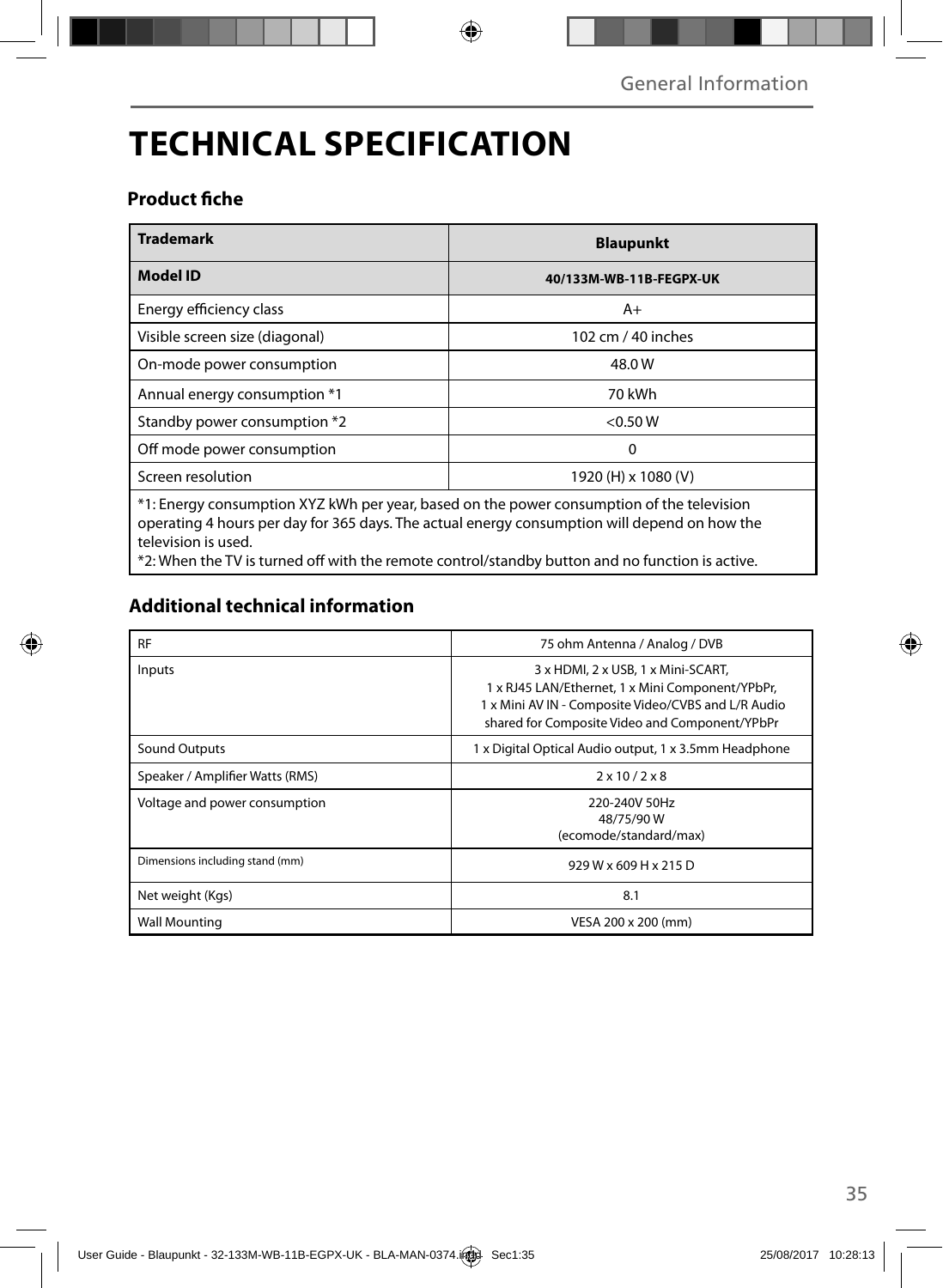# **TECHNICAL SPECIFICATION**

## **Compatible file types for USB and DLNA**

| Media                    | Codec                   | <b>Resolution</b>                     |                                                           | <b>Bit Rate</b>                                                             | <b>File Extension</b>                                                                                                 |
|--------------------------|-------------------------|---------------------------------------|-----------------------------------------------------------|-----------------------------------------------------------------------------|-----------------------------------------------------------------------------------------------------------------------|
|                          | MPEG1/2                 | 1080P@60fps                           |                                                           | 40Mbps                                                                      | .DAT, .VOB, .MPG, .MPEG,.ts, .trp, .tp, .mp4, .mov,<br>.3gpp, .3gp, .avi, .mkv, .asf                                  |
|                          | MPEG4                   | 1080P@60fps                           |                                                           | 40Mbps                                                                      | .MPG, .MPEG, .mp4, .mov, .3gpp, .3gp, .avi, .mkv, .asf                                                                |
|                          | XviD                    | 1080P@60fps                           |                                                           | 40Mbps                                                                      | .mp4, .mov, .avi, .mkv, .asf                                                                                          |
|                          | Sorenson H.263          | 1080P@60fps                           |                                                           | 40Mbps                                                                      | .flv                                                                                                                  |
|                          | H.263                   | 1080P@60fps                           |                                                           | 40Mbps                                                                      | .3gpp, .3gp                                                                                                           |
|                          | H.264                   | 1080P@60fps                           |                                                           | 80Mbps                                                                      | .flv, .mp4, .mov, .3gpp, .3gp, .ts, .trp, .tp, .avi, .mkv                                                             |
| Film                     | <b>HEVC/H.265</b>       | 2048x1088@60fps                       |                                                           | 30Mbps                                                                      | .mp4, .mkv                                                                                                            |
|                          | <b>AVS</b>              | 1080P@60fps                           |                                                           | 40Mbps                                                                      | .ts, .trp, .tp                                                                                                        |
|                          | $AVS+$                  | 1080P@60fps                           |                                                           | 50Mbps                                                                      | .ts, .trp, .tp                                                                                                        |
|                          | VC <sub>1</sub>         | 1080P@60fps                           |                                                           | 40Mbps                                                                      | .wmv                                                                                                                  |
|                          | <b>Motion JPEG</b>      | 640x480@30fps                         |                                                           | 10Mbps                                                                      | .mov, .avi, .mkv                                                                                                      |
|                          | VP8                     | 1080P@30fps                           |                                                           | 20Mbps                                                                      | .mkv, .webm                                                                                                           |
|                          | VP <sub>9</sub>         | 2048x1088@60fps                       |                                                           | 30Mbps                                                                      | .mkv, .webm                                                                                                           |
| Media                    | Codec                   | Frequency                             |                                                           | <b>Bit Rate</b>                                                             | <b>File Extension</b>                                                                                                 |
|                          | MPEG1/2 Layer1,<br>2, 3 | $16$ KHz ~ $48$ KHz                   |                                                           | Layer1 32Kbps ~ 448Kbps<br>Layer2 8Kbps ~ 384Kbps<br>Layer3 8Kbps ~ 320Kbps | .avi, .asf, .mkv, .ts, .trp, .tp, .DAT, .VOB, .MPG,<br>.MPEG, .mp3, .wav, (Layer3 - .3gpp, .3pg, .flv,<br>.swf, .m4a) |
|                          | AC3                     | 32KHz, 44.1KHz,<br>48KHz              |                                                           | $32Kbps \sim 640Kbps$                                                       | .ac3, .avi, .mkv, .3gpp, .3gp, .mp4, .mov,<br>m4a, .ts, .trp, .tp, .DAT, .VOB, .MPG, .MPEG                            |
|                          | EAC3                    | 32KHz, 44.1KHz,<br>48KHz              |                                                           | 32Kbps~640Mbps                                                              | .ec3, .3gpp, .3gp, .mp4, .mov, m4a, .ts, .trp, .tp,<br>.DAT, .VOB, .MPG, .MPEG                                        |
| Music                    | <b>HEAAC</b>            | $8KHz \sim 48KHz$                     |                                                           |                                                                             | .aac, .avi, .mkv, .3gpp, .3gp, .mp4, .mov, m4a, .ts,<br>.trp, .tp, .flv, .rmvb                                        |
|                          | <b>VORBIS</b>           | Up to 48KHz                           |                                                           |                                                                             | .mkv, .webm, .3gpp, .3gp, .mp4, .mov, m4a, .ogg                                                                       |
|                          | <b>LPCM</b>             | 8KHz~48KHz                            |                                                           | $64Kbps \sim 1.5Mbps$                                                       | .avi, .mkv, .3gpp, .3pg, .mp4, .mov, .ts, .trp, .tp,<br>.DAT, .VOB, .MPG, .MPEG, .wav, .m4a                           |
|                          | LBR(cook)               | 8KHz, 11.025KHz, 22.05KHz,<br>44.1KHz |                                                           | 64Kbps~128Kbps                                                              | .rm, .rmvb                                                                                                            |
|                          | <b>FLAC</b>             | 8KHz~96KHz                            |                                                           | < 1.6Mbps                                                                   | .mkv, .flac                                                                                                           |
|                          | <b>DRA</b>              | 8KHz~48KHz                            |                                                           | < 512Kbps                                                                   | .ts, .trp                                                                                                             |
| Media                    | <b>File Type</b>        | <b>Resolution</b>                     |                                                           |                                                                             | <b>File Extension</b>                                                                                                 |
|                          | <b>JPEG</b>             |                                       | 15360x8640, (1920x8 x 1080x8)                             | Base-line                                                                   | .jpg/.jpeg                                                                                                            |
|                          |                         | 1024x768                              |                                                           | Progressive                                                                 |                                                                                                                       |
| Photo                    | PNG                     | 9600x6400                             |                                                           | Non-interlace                                                               | .png                                                                                                                  |
|                          |                         | 1200x800                              |                                                           | Interlace                                                                   |                                                                                                                       |
|                          | <b>BMP</b>              | 9600x6400                             |                                                           |                                                                             | .bmp                                                                                                                  |
|                          | GIF                     |                                       | 6400x4800 (800x8 x 600x8)                                 |                                                                             | .gif                                                                                                                  |
|                          | <b>File Extension</b>   |                                       | Container                                                 |                                                                             | <b>Subtitle Codec</b>                                                                                                 |
|                          | mp4                     |                                       | MP4                                                       |                                                                             | DVD Subtitle, UTF-8 Plain Text                                                                                        |
| <b>Internal Subtitle</b> | mky                     |                                       | <b>MKV</b>                                                |                                                                             | ASS, SSA, UTF-8 Plain Text, VobSub, DVD Subtitle                                                                      |
|                          | avi                     |                                       | AVI(1.0, 2.0)                                             |                                                                             | XSUB, XSUB+                                                                                                           |
|                          |                         |                                       | <b>Subtitle Parser</b>                                    |                                                                             |                                                                                                                       |
| <b>External</b>          |                         | <b>File Extension</b>                 |                                                           |                                                                             | Remark                                                                                                                |
|                          |                         | .srt                                  |                                                           |                                                                             |                                                                                                                       |
|                          | .ssa/ .ass              |                                       | SubStation Alpha                                          |                                                                             |                                                                                                                       |
| <b>Subtitle</b>          | .smi                    |                                       | SAMI                                                      |                                                                             |                                                                                                                       |
|                          | .sub                    |                                       | SubViewer, MicroDVD, DVDSubtitleSystem,<br>Subldx(VobSub) |                                                                             | SubViewer 1.0 & 2.0 Only                                                                                              |
|                          | .txt                    |                                       | TMPlayer                                                  |                                                                             |                                                                                                                       |